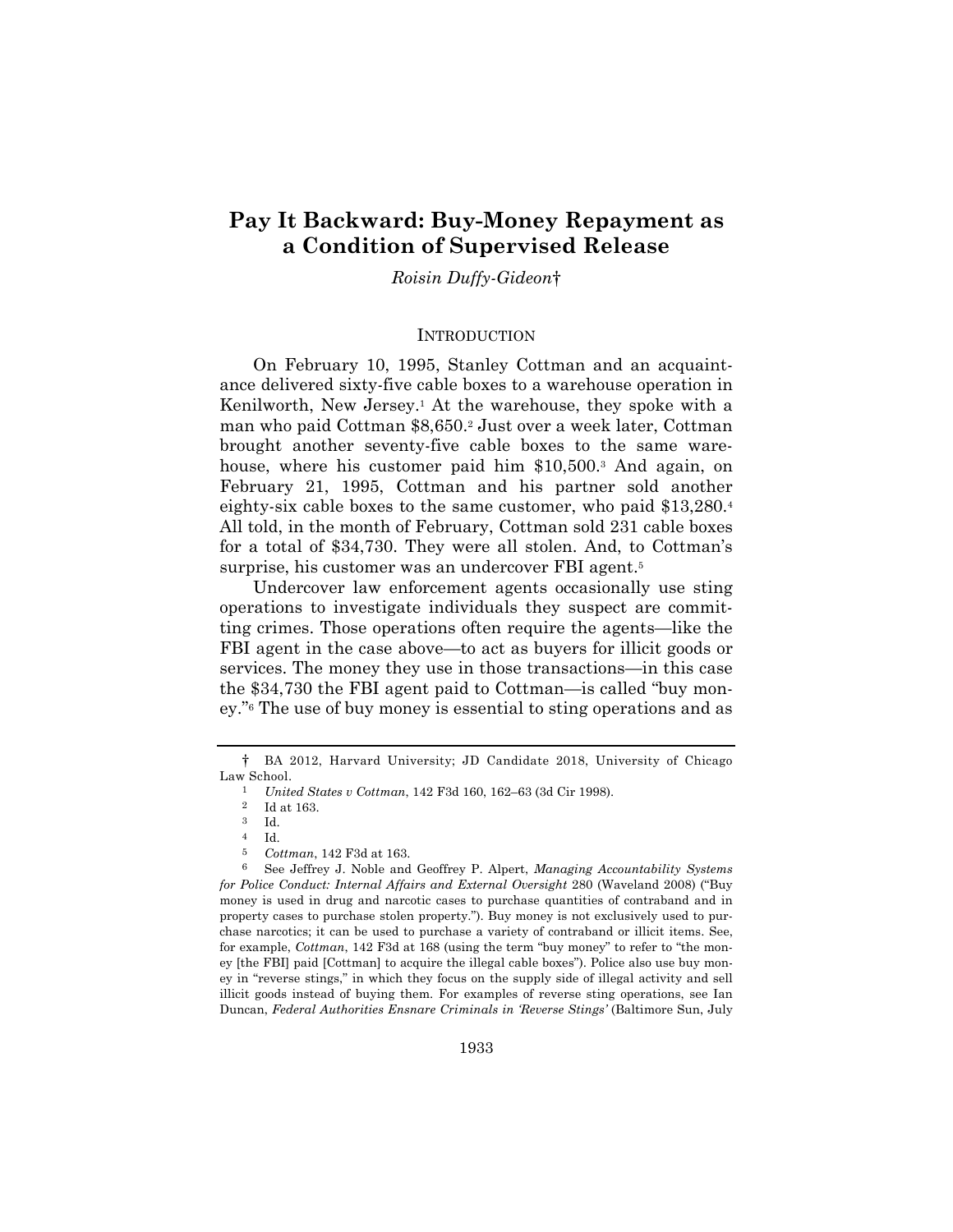such has a lengthy history. Law enforcement pamphlets on how to use buy money have been around since at least the late 1970s.7 Usually, the suspects to whom undercover agents pay buy money are arrested and convicted of the crimes in which they were caught participating. During sentencing in those cases, district-court judges sometimes require that defendants repay the buy money they received as a condition of supervised release.8 In *United States v Cottman*,9 for example, the district court sentenced Cottman to ten months in prison and three years of supervised release. As a condition of supervised release, the court ordered that he pay back \$32,420 of buy money.10

The federal circuit courts disagree as to whether district courts have this authority. The Third and Sixth Circuits have held that the supervised release statute does not authorize or require repayment of buy money.11 The Seventh Circuit has held that it does.12 The result of this disagreement is that whether a defendant incurs this type of serious legal financial obligation (LFO) depends on the circuit in which she is prosecuted.

This Comment first considers the source of the circuits' disagreement. It explains that the circuits that prohibit buy-money repayment (BMR) as a condition of supervised release do so because they believe it is restitution. The Seventh Circuit, on the other hand, reasons that BMR is not restitution and as such is permissible under the catchall provision of the supervised release statute. By and large, the circuits that prohibit BMR as a condition of supervised release have not evaluated the possibility that it could be imposed under the catchall.13

<sup>27, 2013),</sup> archived at http://perma.cc/EEX7-859S; Matt Gutman, et al, *How Undercover Cops in a Florida City Make Millions Selling Cocaine* (ABC News, Oct 9, 2013), archived at http://perma.cc/U3NH-TCGV.

<sup>7</sup> See Howard A. Katz, *Narcotics Investigations: Developing and Using Informants*, 7 Police L Q 5, 11 (April 1978) (describing best practices for use of buy money during criminal investigations); Robert H. Langworthy and James L. LeBeau, *Temporal Evolution of a Sting Clientele*, 9.2 Am J Police 101, 105–11 (1990) (explaining that the amount of buy money needed for a store-front sting is expected to increase throughout the length of the investigation).

<sup>8</sup> See Sentencing Reform Act of 1984, Pub L No 98-473, 98 Stat 1987. See also Part I.A.

<sup>9 142</sup> F3d 160 (3d Cir 1998).

 $^{10}\,$  Id at 164.

<sup>11</sup> See id at 168–70; *Gall v United States*, 21 F3d 107, 111–12 (6th Cir 1994). 12 See *United States v Daddato*, 996 F2d 903, 906 (7th Cir 1993).

<sup>13</sup> The only Third or Sixth Circuit opinion to acknowledge this possibility is Judge Nathaniel R. Jones's concurrence in *United States v Gall*, 21 F3d 107, 112–13 (6th Cir 1994) (Jones concurring). See Part III.B.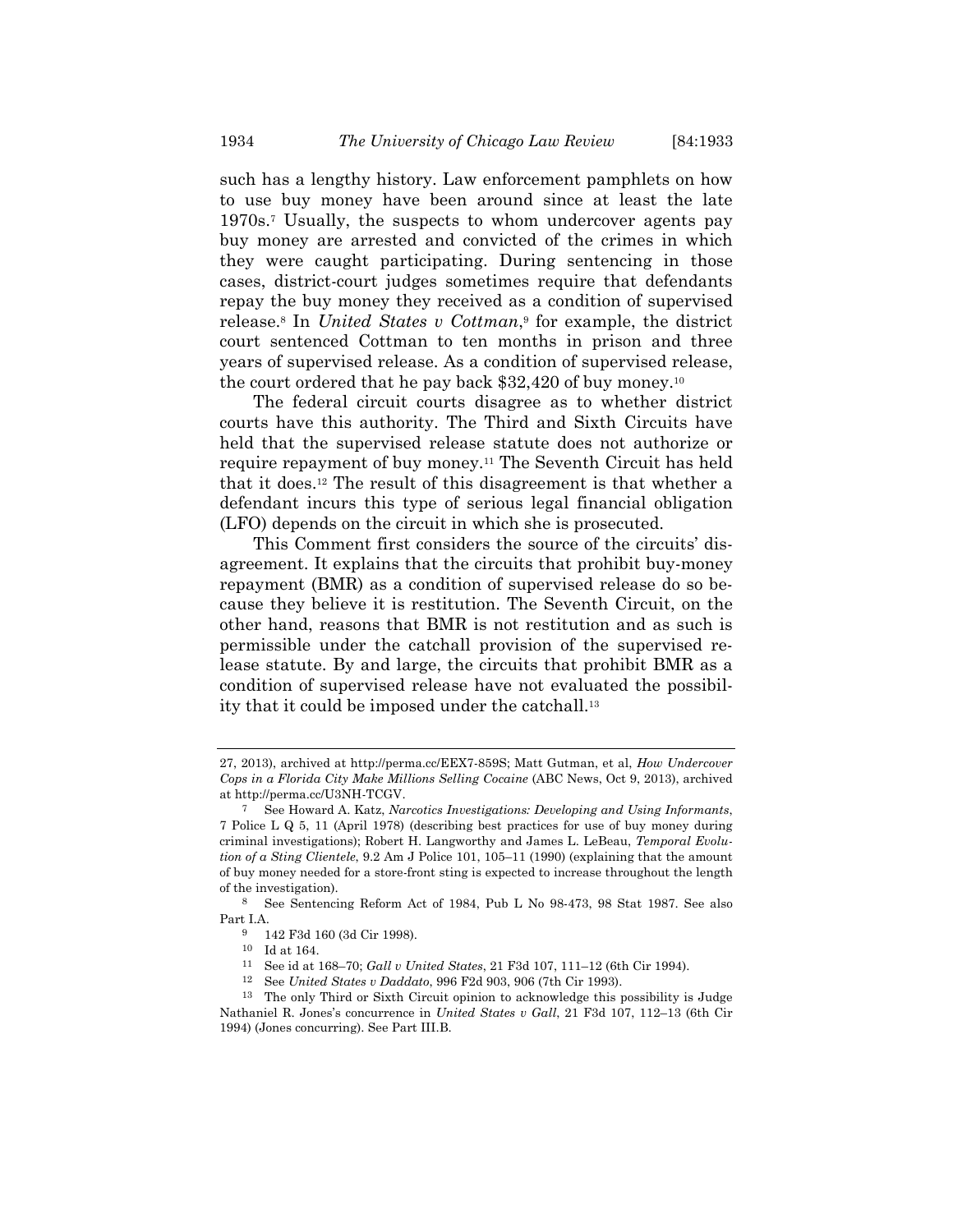This Comment agrees with the Seventh Circuit that BMR should not be considered restitution because, as the courts have already acknowledged, it does not involve payments to crime victims. It further argues, however, that even though BMR is not restitution, imposing it under the catchall is improper—but for two reasons that the Third and Sixth Circuits do not seriously consider. First, BMR conditions conflict with a comprehensive statutory scheme of criminal LFOs that already require a defendant to repay buy money. Punitive fines, criminal forfeiture, and community restitution provide ample opportunity for the defendant to disgorge her unlawful gains and face whatever harm she has caused her victims or the community. Because the process of imposing supervised release conditions does not include the same procedures and limits that are built into those other tools, imposing BMR as a condition of supervised release allows courts and prosecutors to end-run important procedural protections. These tools enshrine congressional judgments about not only the procedural protections due to defendants facing criminal LFOs, but also how proceeds from those LFOs should be disbursed. Finally, they give the government multiple avenues to seize back what it paid out.

Second, BMR conditions do not meet the substantive requirements that the supervised release statute sets for discretionary conditions. These binding statutory provisions require a judge to consider whether each condition she imposes will further the goals of specific and general deterrence, as well as rehabilitation. As a rule, monetary conditions of supervised release work against those goals. While the supervised release statute expressly allows some monetary conditions that might help to ease a defendant's transition back to her community, BMR is distinguishable from those conditions, as it does not further that purpose. Ultimately, the external and internal constraints on discretionary supervised release conditions work together to preclude BMR as a condition of supervised release.

## I. FEDERAL SUPERVISED RELEASE, VICTIM-RESTITUTION STATUTES, AND BUY MONEY

The question whether BMR is proper as a condition of supervised release implicates the history, purposes, and case law of several federal criminal institutions, including federal supervised release itself, criminal restitution, and other criminal fines and fees. Part I.A begins by explaining the contours of federal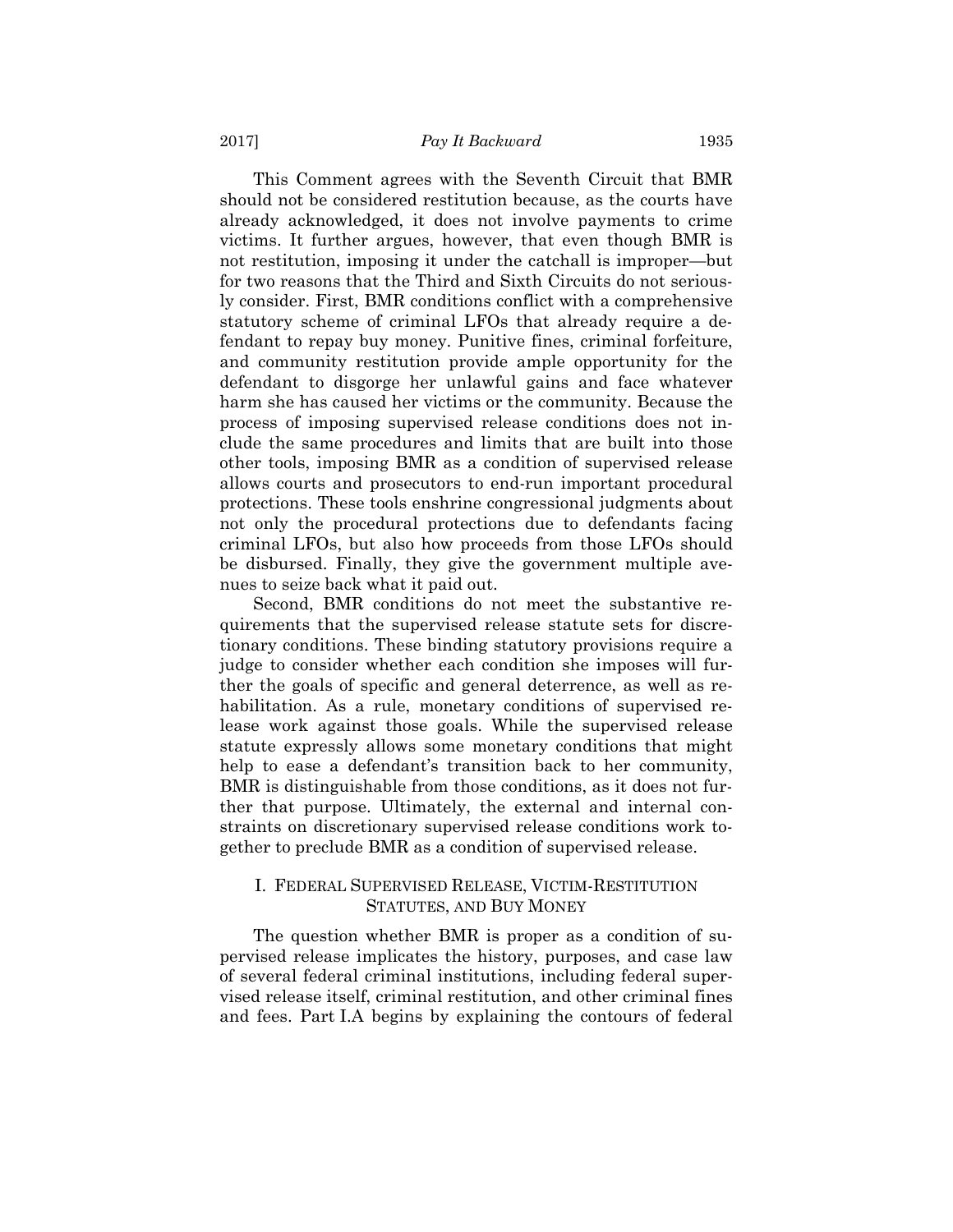supervised release and the practical import of supervised release conditions. Part I.B then sets out the sources of authority for criminal restitution, as well as the circuits' approaches to interpreting them. Finally, Part I.C explains the interpretive methodology that has led circuit courts to unanimously disallow imposition of BMR outside the context of supervised release.

#### A. Federal Supervised Release

Supervised release is a federal program enacted by the Sentencing Reform Act of 198414 as part of an effort to increase certainty in federal sentences and reduce sentencing inequalities.15 Supervised release replaced parole in the federal system and as such was not intended to be punitive.16 In keeping with that paradigm, it was seen purely as an addition to a punitive term of incarceration rather than as a replacement for any part of the punitive sentence.17 Practically, this means that a defendant completes her entire prison sentence before beginning a term of supervised release.18 Legislative history makes clear that supervised release was not intended to further the goals of punishment or retribution. Instead, its purpose was to "ease the defendant's transition into the community" and "provide rehabilitation to [the] defendant."19

A defendant sentenced to supervised release is required to abide by certain conditions in order to avoid adverse consequences. The most typical and significant consequence is revocation, which results in a defendant's return to prison.20 Between 2005 and 2009, approximately one-third of defendants sentenced to supervised release had their release revoked and

<sup>14</sup> Pub L No 98-473, 98 Stat 1987.

<sup>15</sup> See Barbara Meierhoefer Vincent, *Supervised Release: Looking for a Place in a Determinate Sentencing System*, 6 Fed Sent Rptr 187, 187 (1994).

<sup>16</sup> Id at 187–88.

<sup>17</sup> Id at 188.

<sup>18</sup> Michael P. Kenstowicz, Comment, *The Imposition of Discretionary Supervised Release Conditions: Nudging Judges to Follow the Law*, 82 U Chi L Rev 1411, 1415 (2015), citing *Comprehensive Crime Control Act of 1983*, S Rep No 98-225, 98th Cong, 1st Sess 37–39 (1983).

<sup>19</sup> S Rep No 98-225 at 124 (cited in note 18) ("The Committee has concluded that the sentencing purposes of incapacitation and punishment would not be served by a term of supervised release—that the primary goal of such a term is to ease the defendant's transition into the community . . . or to provide rehabilitation.").

<sup>20</sup> See 18 USC § 3583(e)(3).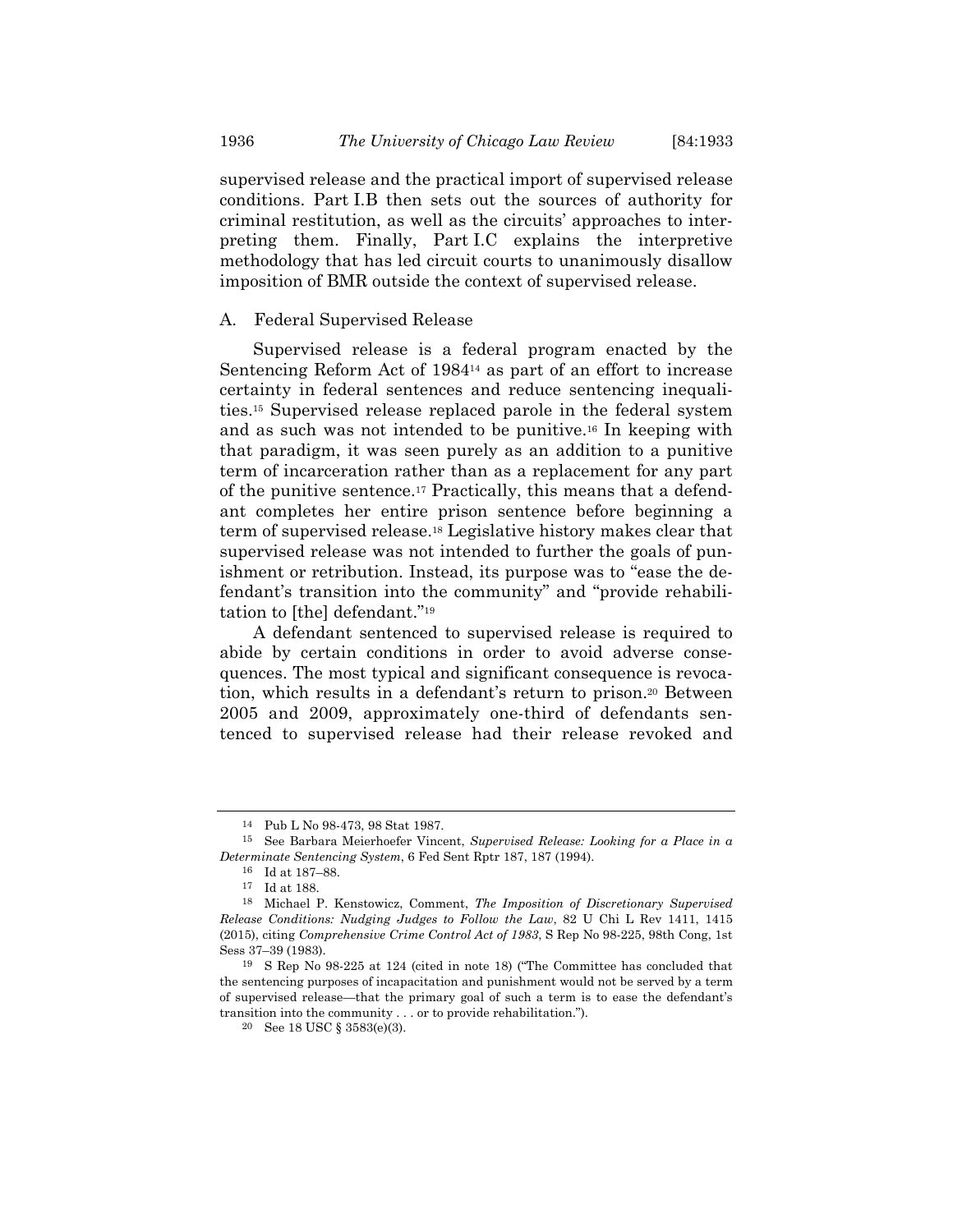were re-incarcerated.21 The combination of conditions imposed on a defendant is decided by the sentencing judge. Judges must apply several mandatory conditions from the list in 18 USC § 3583(d) and may choose to apply any of the discretionary conditions listed in 18 USC § 3563(b). The twenty-two available discretionary conditions include completing community service,<sup>22</sup> working in "suitable employment,"<sup>23</sup> undergoing medical or psychiatric treatment,<sup>24</sup> supporting dependents,<sup>25</sup> and reporting to a probation officer.26 Payment of "restitution to a victim of the offense" is included as a discretionary condition in 18 USC § 3563(b)(2). Repayment of buy money, on the other hand, is not explicitly authorized by the statute. Finally, the statute provides a catchall provision allowing judges to create additional discretionary conditions that are not explicitly provided for by the statute, subject to some limitations.<sup>27</sup>

All discretionary conditions of supervised release are required to further the sentencing purposes enshrined in 18 USC § 3553(a) in two ways. First, discretionary conditions of supervised release must be "reasonably related"28 to "the nature and circumstances of the offense and the history and characteristics of the defendant,"29 as well as to three of the four sentencing purposes set out in 18 USC § 3553(a): "to afford adequate deterrence to criminal conduct,"30 "to protect the public from further crimes of the defendant,"31 and "to provide the defendant with needed educational or vocational training, medical care, or other correctional treatment in the most effective manner."32 This

- 31 18 USC § 3553(a)(2)(C).
- 32 18 USC § 3553(a)(2)(D).

<sup>21</sup> US Sentencing Commission, *Federal Offenders Sentenced to Supervised Release* \*4 (July 2010), archived at http://perma.cc/425D-6VLB. This statistic represents a significant portion of all criminal defendants sentenced to prison. For the same time period, district-court judges imposed supervised release to follow 99.1 percent of all prison sentences that exceeded one year and that *did not* statutorily require supervised release. Id at \*3–4.

<sup>22 18</sup> USC § 3563(b)(12).

<sup>23 18</sup> USC § 3563(b)(4).

<sup>24 18</sup> USC § 3563(b)(9).

<sup>25 18</sup> USC § 3563(b)(1).

<sup>26 18</sup> USC § 3563(b)(15).

<sup>27 18</sup> USC § 3583(d) (allowing the court to order "any other condition it considers to be appropriate" as long as it fulfills the reasonable-relation and deprivation-of-liberty requirements as described in notes 28–33 and accompanying text).

<sup>28 18</sup> USC § 3583(d)(1).

<sup>29 18</sup> USC § 3553(a)(1).

<sup>30 18</sup> USC § 3553(a)(2)(B).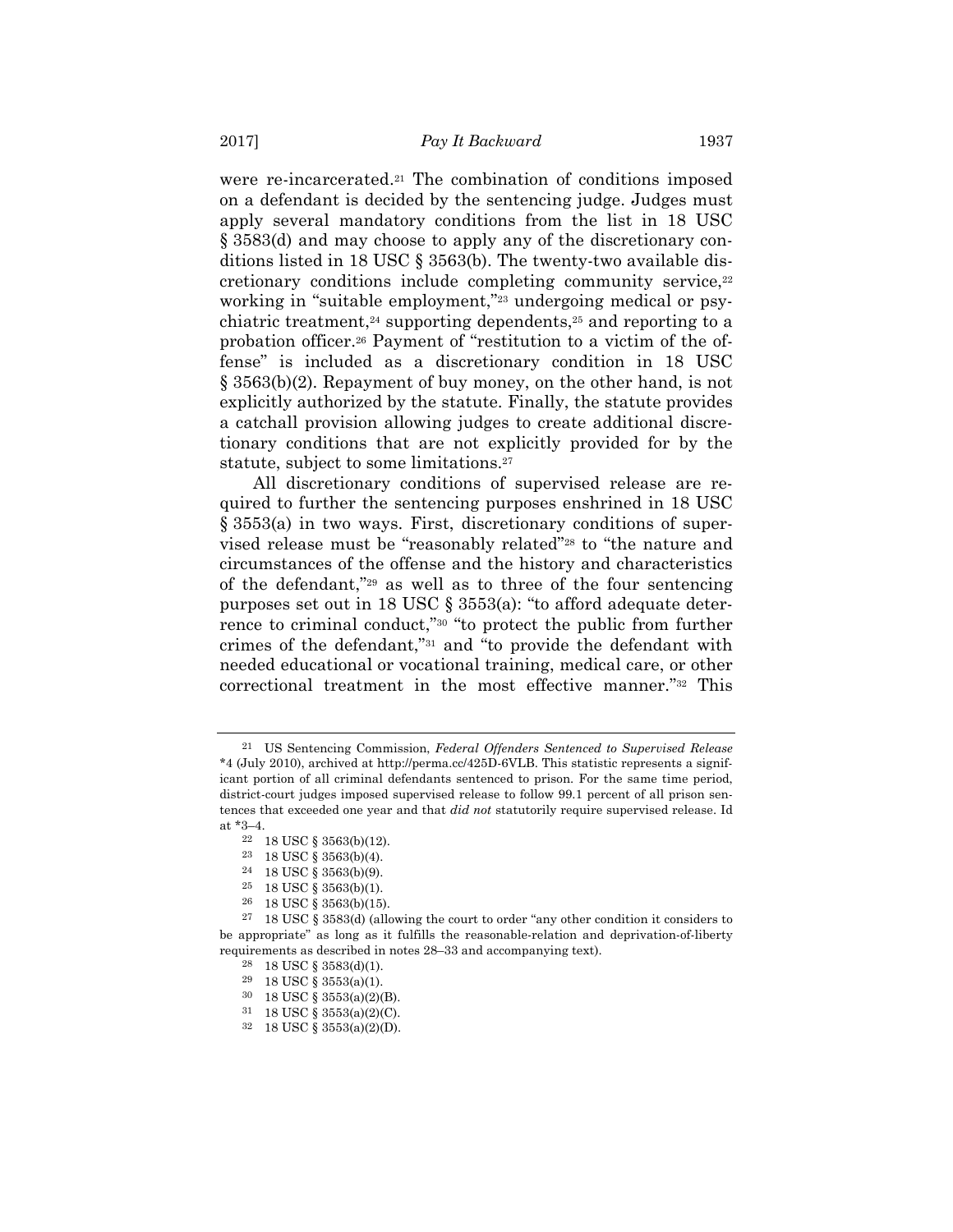Comment will refer to this first requirement as the reasonablerelation requirement and to the three goals as the generaldeterrence goal, specific-deterrence goal, and rehabilitation goals, respectively. Second, the condition must "involve[ ] no greater deprivation of liberty than is reasonably necessary for the purposes"33 listed above (the "deprivation-of-liberty constraint").<sup>34</sup> The statute requires each individual discretionary condition to comply with both the reasonable-relation requirement and the deprivation-of-liberty constraint.35

These two requirements reflect the idea that supervised release conditions should be nonpunitive. Notably, the statute does not require that conditions further 18 USC  $\S 3553(a)(2)(A)$ , which requires that sentences "reflect the seriousness of the offense, [ ] promote respect for the law, and [ ] provide just punishment." This is a meaningful omission that distinguishes supervised release conditions from other criminal sanctions supervised release conditions are not meant to be retributive or punitive.36 Courts thus are not encouraged or required to consider retributive purposes when setting conditions of supervised release.37

Courts have long exercised authority to strike down supervised release conditions that do not comport with the reasonable-relation requirement and deprivation-of-liberty constraint because the conditions are inappropriate either for the particular defendant or for her particular crime. Although the reasonable-relation requirement and the deprivation-of-liberty constraint are ostensibly analytically distinct, sentencing and appellate courts do not usually conduct a two-step analysis. Instead, they combine the question of whether the condition at issue is reasonably related to the sentencing goals<sup>38</sup> with the question of whether it represents "a greater deprivation of liberty

<sup>33 18</sup> USC § 3583(d)(2).

<sup>34</sup> Discretionary conditions are also required to fulfill a third requirement: they must be "consistent with any pertinent policy statements issued by the Sentencing Commission pursuant to 28 USC § 994(a)." 18 USC § 3583(d)(3). This requirement is not relevant to the issues at stake in this Comment.

<sup>35 18</sup> USC § 3583(d).

<sup>36</sup> See Jennifer Bellott, Note, *To Humiliate or Not to Humiliate: Does the Sentencing Reform Act Permit Public Shaming as a Condition of Supervised Release?*, 38 U Memphis L Rev 923, 925 (2008).

<sup>37</sup> Indeed, at least one author has suggested that Congress's affirmative omission of 18 USC  $\S$  3553(a)(2)(A) suggests that judges are prohibited from considering those factors. See id at 937.

<sup>38 18</sup> USC § 3583(d)(1).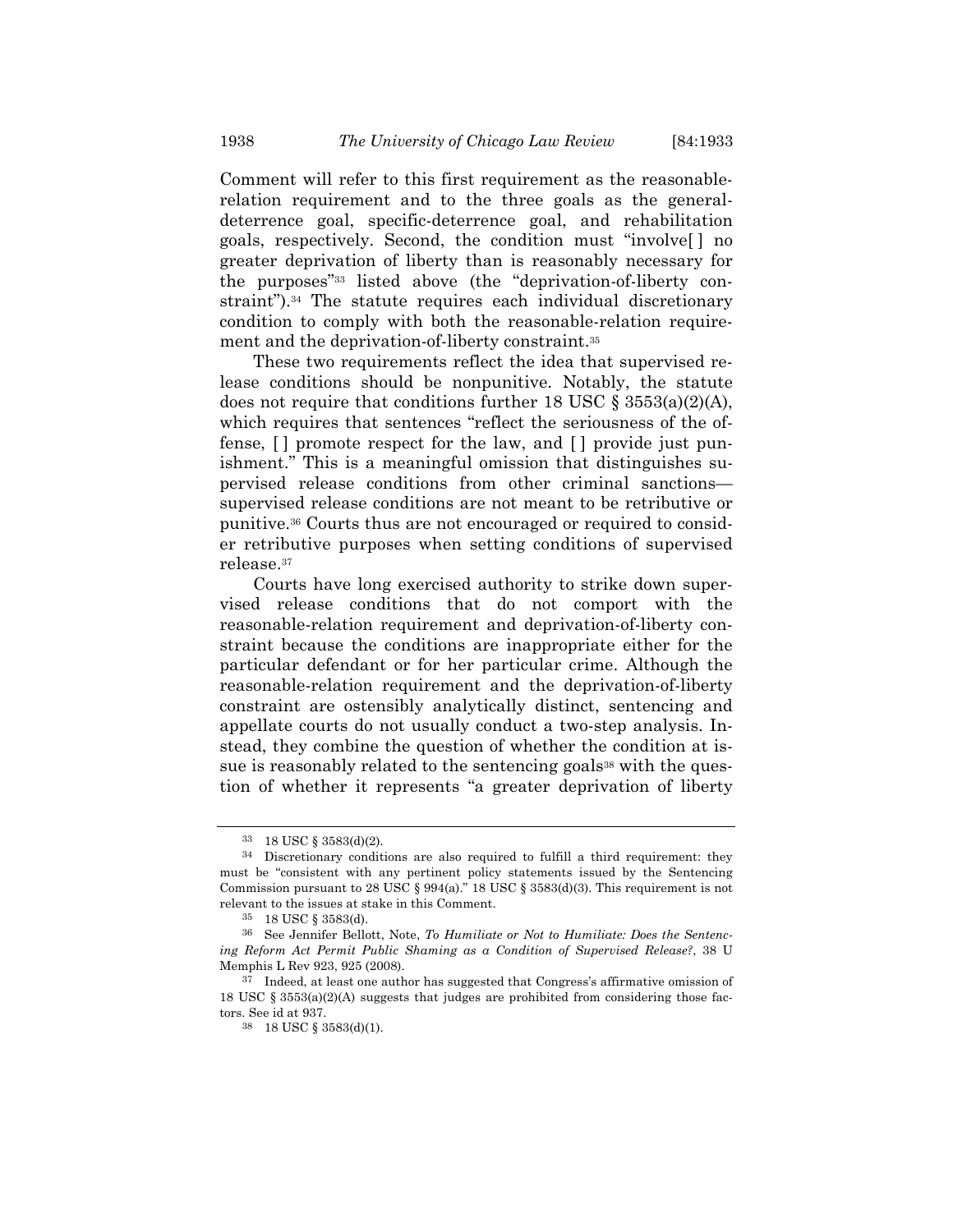than is reasonably necessary" to fulfill those goals.39 For example, the Third Circuit in *United States v Freeman*40 struck down a condition forbidding the defendant from using internet in his home as "overly broad" under the deprivation-of-liberty constraint.<sup>41</sup> Although it had previously upheld an identical condition in another case, $42$  the court distinguished the two cases by noting that the previous defendant had actually used the internet to solicit inappropriate contact with children.<sup>43</sup>

#### B. Sources of Authority for Criminal Restitution

Much of the case law evaluating BMR as a condition of supervised release centers on whether it constitutes restitution. This Section outlines the contours and limits of restitution in the criminal context, tracing its historical development and identifying its statutory sources.

Traditionally a civil-law concept,<sup>44</sup> restitution has been increasingly employed in the criminal context in recent decades.45 Just as civil restitution was historically relied on to force tortfeasors to disgorge unlawful gains to their victims, contemporary criminal restitution is imposed "to compensate

<sup>39 18</sup> USC § 3583(d)(2). Borrowing from substantive due process case law, the Second Circuit in *United States v Myers*, 426 F3d 117 (2d Cir 2005), suggested that under 18 USC § 3583(d)(2), a supervised release condition should be analyzed first with regard to whether it implicates a "fundamental liberty interest" and, if so, whether it is "narrowly tailored to serve a compelling government interest." *Myers*, 426 F3d at 126. These prongs are not found in the statute itself, and such a test would seem to be even more restrictive than the test that courts generally use, as it requires narrow tailoring. The Second Circuit did not reach either of its prongs in that case, however, and I have found no case offering a comprehensive breakdown of the factors clearly required by the statute—the reasonable-relation requirement and its relationship with the deprivationof-liberty constraint. Instead, most courts of appeals seem to assume that any condition of supervised release will cause some deprivation of liberty. Such a position is reasonable given that all defendants on supervised release face the possibility of incarceration (in addition to their original punitive sentences), which is undoubtedly a deprivation of liberty. The issue of re-incarceration is real and serious given the number of defendants whose supervised release is revoked, as indicated in Part I.A.

<sup>40 316</sup> F3d 386 (3d Cir 2003).

<sup>41</sup> Id at 391–92.

<sup>42</sup> *United States v Crandon*, 173 F3d 122, 125 (3d Cir 1999). 43 *Freeman*, 316 F3d at 392.

<sup>44</sup> See generally Bridgett N. Shephard, Comment, *Classifying Crime Victim Restitution: The Theoretical Arguments and Practical Consequences of Labeling Restitution as Either a Criminal or Civil Law Concept*, 18 Lewis & Clark L Rev 801 (2014).

<sup>45</sup> See Cortney E. Lollar, *What Is Criminal Restitution?*, 100 Iowa L Rev 93, 96–97 (2014) (discussing the rise in restitution as a criminal remedy in the wake of the victims' rights movement of the 1980s).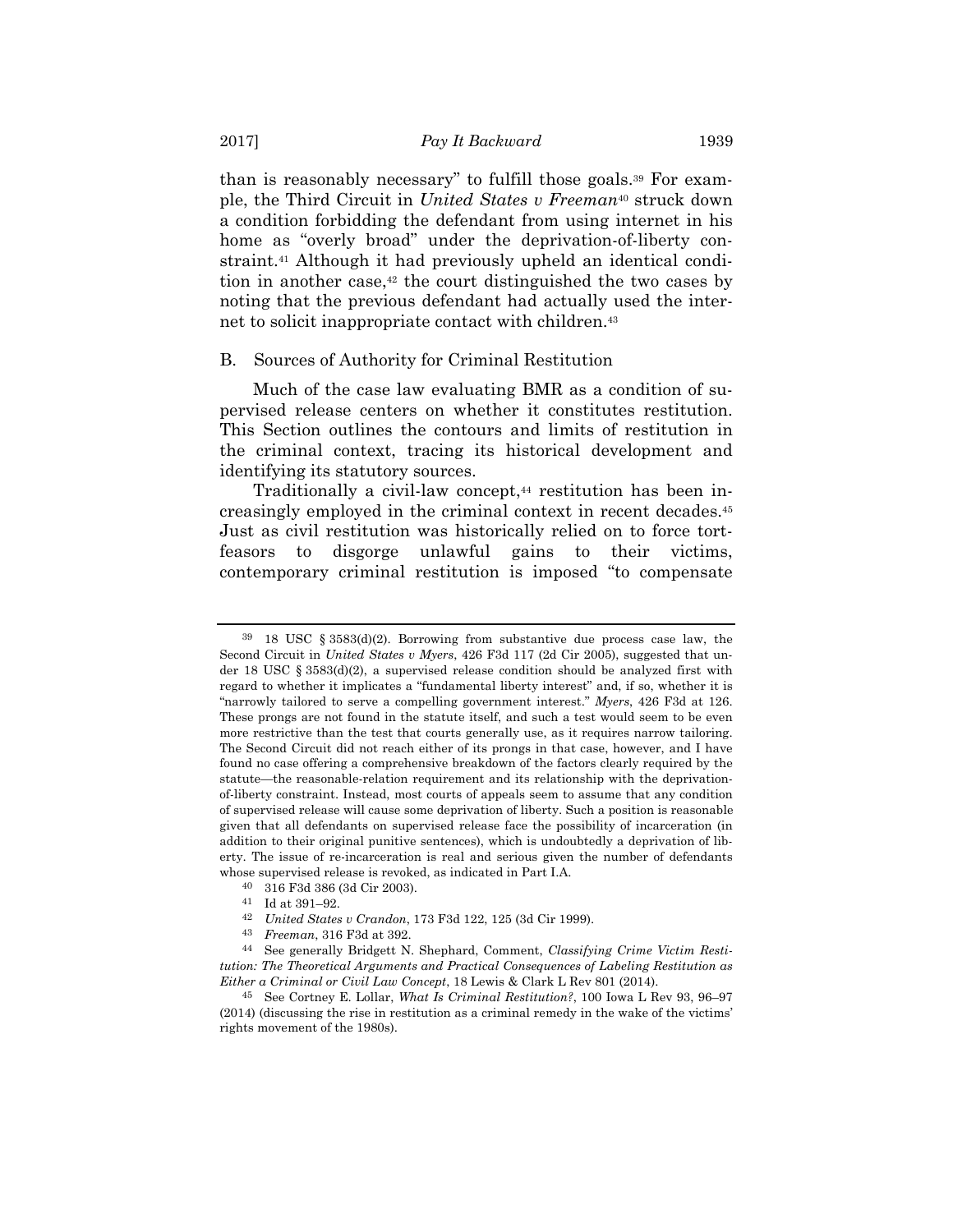[victims of crimes] for economic, emotional, and psychological losses."46

As is suggested above, criminal restitution—like civil restitution—has always required a victim. The existence of a victim is inherent in the very concept of restitution, which is designed at least in part to compensate victims for their losses. *Black's Law Dictionary* defines "criminal restitution" as "[c]ompensation for loss; esp., full or partial compensation paid by a criminal to a victim."47 The payment by a person convicted of a crime (or in the civil context, by a tortfeasor) to a victim—the person who has been harmed—is thus at the very core of restitution. Secondary literature on criminal restitution generally agrees. The existence of a victim is vital to one of the main purposes of restitution, as described by Bridgett Shephard: "When a victim is harmed by crime and the perpetrator is identified, restitution monies pay for the harm caused by the crime."48 Similarly, Professor Cortney E. Lollar writes that restitution fulfills two desires: "[t]he desire to 'make victims whole' accompan[ied] [by] the desire, figuratively and literally, to 'make criminal defendants pay.'"49 In fact, restitution as a criminal penalty rose in prominence in large part because of the victims' rights movement of the 1980s.50 Whether or not victim compensation is the primary goal or purpose of restitution, the existence of a victim is an essential component of the concept.

Despite the increasing prevalence of restitution in criminal cases, federal judges do not have any inherent authority to impose restitution. Instead, the circuits agree that judges can only impose restitution when it is expressly authorized by statute.<sup>51</sup> As a result, federal courts impose restitution only in certain categories of cases. Although before 1982 "federal law authorized

<sup>46</sup> Id at 97.

<sup>47</sup> *Black's Law Dictionary* 1507 (Thomson Reuters 10th ed 2014).

<sup>48</sup> Shephard, Comment, 18 Lewis & Clark L Rev at 804 (cited in note 44).

<sup>49</sup> Lollar, 100 Iowa L Rev at 97 (cited in note 45).

<sup>50</sup> Id at 96–97 (describing how victims' rights advocates pushed for criminal restitution as a way to make victims whole).

<sup>51</sup> See *United States v Brock-Davis*, 504 F3d 991, 996 (9th Cir 2007). See also *United States v Bok*, 156 F3d 157, 166 (2d Cir 1998); *United States v DeSalvo*, 41 F3d 505, 511 (9th Cir 1994); *United States v Hicks*, 997 F2d 594, 600 (9th Cir 1993); *United States v Helmsley*, 941 F2d 71, 101 (2d Cir 1991); William M. Acker Jr, *The Mandatory Victims Restitution Act Is Unconstitutional: Will the Courts Say So after Southern Union* v. United States*?*, 64 Ala L Rev 803, 810 (2012) ("It goes without saying that a federal court can only order restitution to the extent authorized by statute.").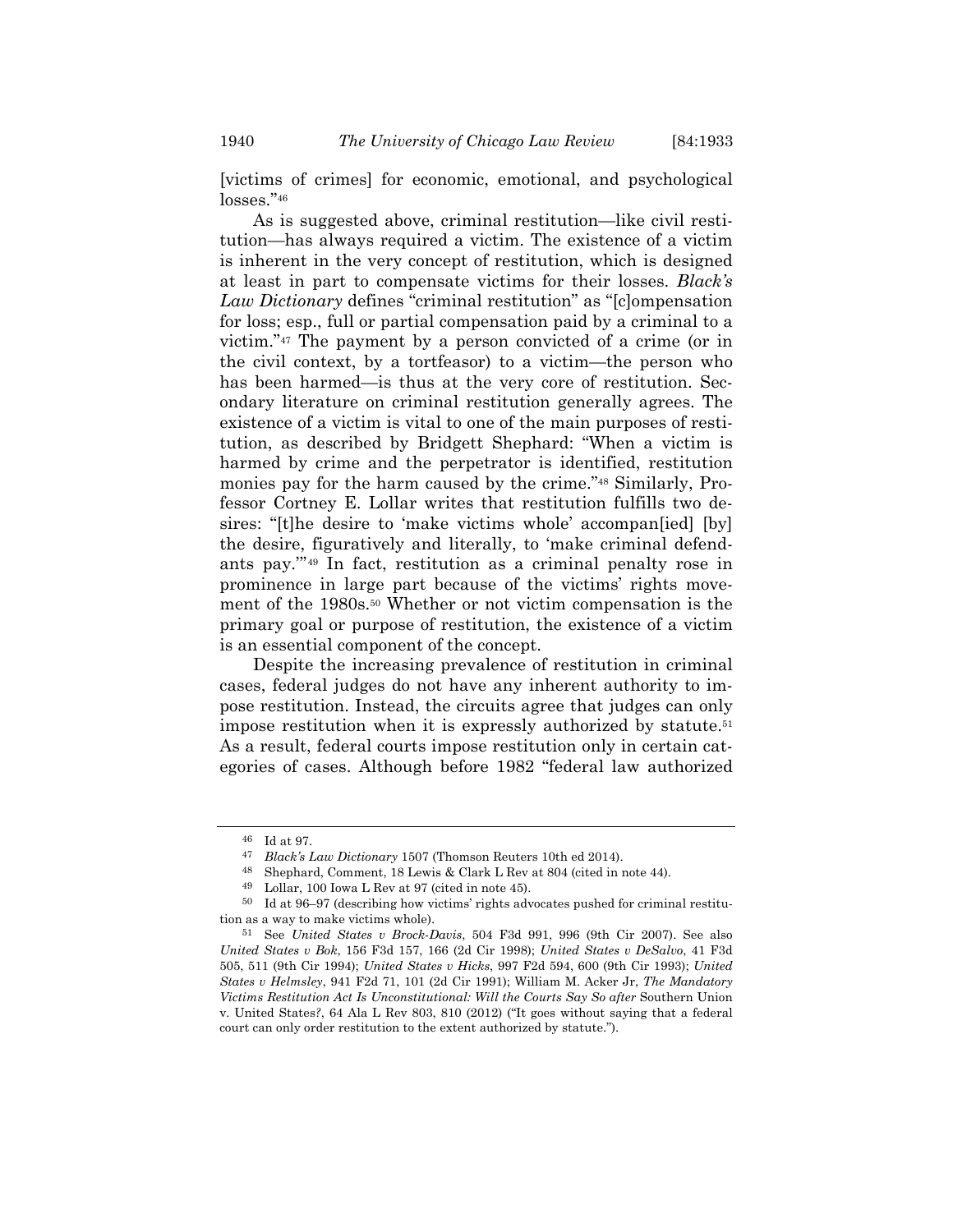restitution only as a condition to a defendant's probation,"52 restitution can now be imposed in addition to incarceration as punishment for many crimes.

Since 1982, Congress has passed two major restitution statutes: the Victim and Witness Protection Act of 198253 (VWPA) and the Mandatory Victims Restitution Act of 199654 (MVRA). These acts authorize courts to impose restitution as part of the sentence in cases involving certain types of crimes or victims. Just as the supervised release statute provides for "restitution to a victim of the offense,"55 the VWPA provides for "restitution to any victim of such offense,"56 and the MVRA provides for "restitution to the victim of the offense."57 The VWPA, which was passed in 1982 and covers most federal crimes,58 differs from the MVRA in that it is completely discretionary.59 The MVRA, on the other hand, *requires* courts to impose restitution to victims for a small number of crimes.<sup>60</sup> The VWPA and the MVRA authorize payments only to victims, and they define "victim" identically as "a person directly and proximately harmed as a result of the commission of an offense for which restitution may be ordered."61

60 MVRA § 204(a), 110 Stat at 1228, 18 USC § 3663A(a)(1) ("[T]he court *shall* order . . . that the defendant make restitution to the victim of the offense.") (emphasis added). For the current list of crimes covered by the MVRA, see 18 USC  $\S 3663A(c)(1)(A)(i)–(iv).$ 

61 MVRA § 205(a), 110 Stat at 1230, 18 USC § 3663(a)(2) (amending the original provisions of the VWPA); MVRA  $\S 204(a)$ , 110 Stat at 1228, 18 USC  $\S 3663A(a)(2)$ . Note that in 1996 Congress broadened the VWPA through the MVRA to also allow "restitution to persons other than the victim of the offense" "if agreed to by the parties in a plea agreement." MVRA § 205(a), 110 Stat 1228, 18 USC § 3663(a)(1)(A). Originally, § 3663(a)(3) did refer to plea bargains but did not make clear whether plea bargains could include restitution to individuals other than the victims: "The court may also order restitution in any criminal case to the extent agreed to by the parties in a plea agreement." Comprehensive Thrift and Bank Fraud Prosecution and Taxpayer Recovery Act of 1990 § 2509, Pub L No 101-647, 104 Stat 4859, 4863.

<sup>52</sup> Acker, 64 Ala L Rev at 810 (cited in note 51).

<sup>53</sup> Pub L No 97-291, 96 Stat 1248, codified as amended in various sections of Title 18.

<sup>54</sup> Pub L No 104-132, 110 Stat 1214, codified as amended in various sections of Title 28. See also Shephard, Comment, 18 Lewis & Clark L Rev at 805–06 (cited in note 44) (describing the ways in which the victims' rights movement brought about the broader use of criminal restitution).

<sup>55 18</sup> USC § 3563(b)(2).

<sup>56</sup> VWPA § 5(a), 96 Stat at 1253, 18 USC § 3663(a)(1)(A).

<sup>57</sup> MVRA § 204(a), 110 Stat at 1228, 18 USC § 3663A(a)(1).

<sup>&</sup>lt;sup>58</sup> For the current list of covered crimes, see 18 USC § 3663(a)(1)(A).<br><sup>59</sup> 18 USC § 3663(a)(1)(A) ("The court . . . *may* order . . . that the defendant make restitution to any victim of such offense, or if the victim is deceased, to the victim's estate.") (emphasis added).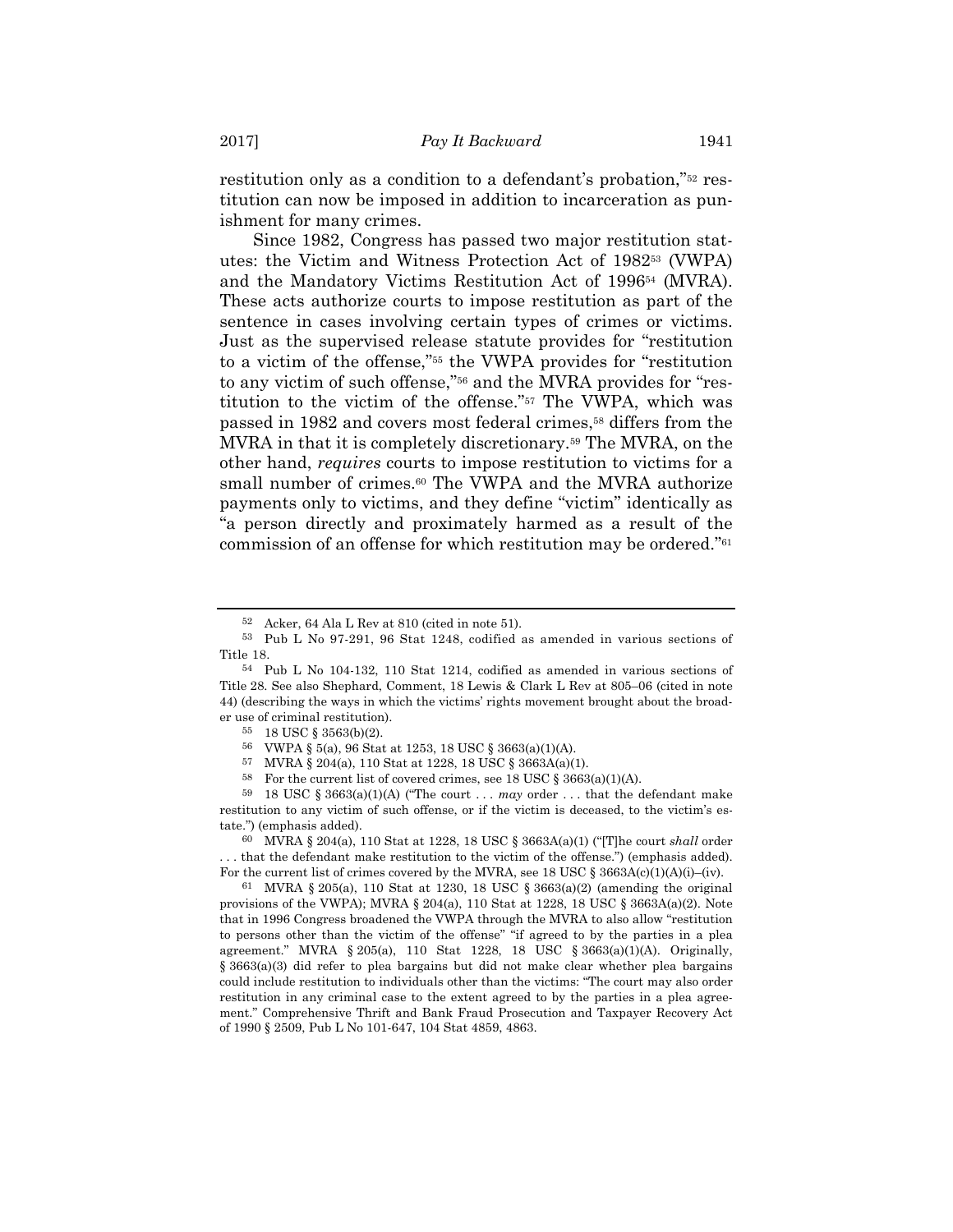#### C. Narrow Interpretation of Statutes Authorizing Criminal Restitution

Neither the VWPA nor the MVRA has been interpreted to authorize courts to order defendants to repay buy money. Courts generally cite *Hughey v United States*62 for this proposition. Frasiel Hughey, a US Postal Service (USPS) employee accused of unauthorized use of a credit card and stealing from his local post office, pleaded guilty to unauthorized use of a credit card.<sup>63</sup> In exchange, the Government dropped three counts of theft by a USPS employee.64 Hughey was sentenced under the VWPA to pay restitution to the victim—the owner of one credit card account—of the offense for which he was convicted. However, he was also sentenced to pay restitution to the owners of several other credit card accounts that the Government claimed he had also defrauded, despite the fact that he was not charged with or convicted of those additional offenses.65 The Supreme Court reversed the restitution order, holding that the VWPA could "compensate victims only for losses caused by the conduct underlying the offense of conviction."66 The Court's holding in *Hughey* did not directly address whether the government could be considered a victim under the VWPA, but it relied on a very narrow reading of the VWPA for its conclusion.67

Although the Supreme Court has never expressly taken this step, most circuits agree that *Hughey*'s narrow reading of the VWPA also dictates that the government is not a victim when it voluntarily expends investigative funds in the form of buy money. Therefore, the courts reason, the government cannot recoup buy money as restitution. Most circuits conclude that the government cannot be a victim of a crime that it planned itself. The Ninth Circuit, for example, reasoned that "the government is not a victim under the Act. . . . The government wanted false identification papers as evidence of criminal activity and obtained them; the government got what it paid for."68 Similarly, the Sixth Circuit contrasts the government in this context with more typical crime victims, concluding that "[t]he [VWPA] aims

<sup>62 495</sup> US 411 (1990).

<sup>63</sup> Id at 413.

<sup>64</sup> Id at 416–22.

<sup>65</sup> Id at 413–14.

<sup>66</sup> *Hughey*, 495 US at 416.

<sup>67</sup> See id at 416–22.

<sup>68</sup> *United States v Salcedo-Lopez*, 907 F2d 97, 99 (9th Cir 1990).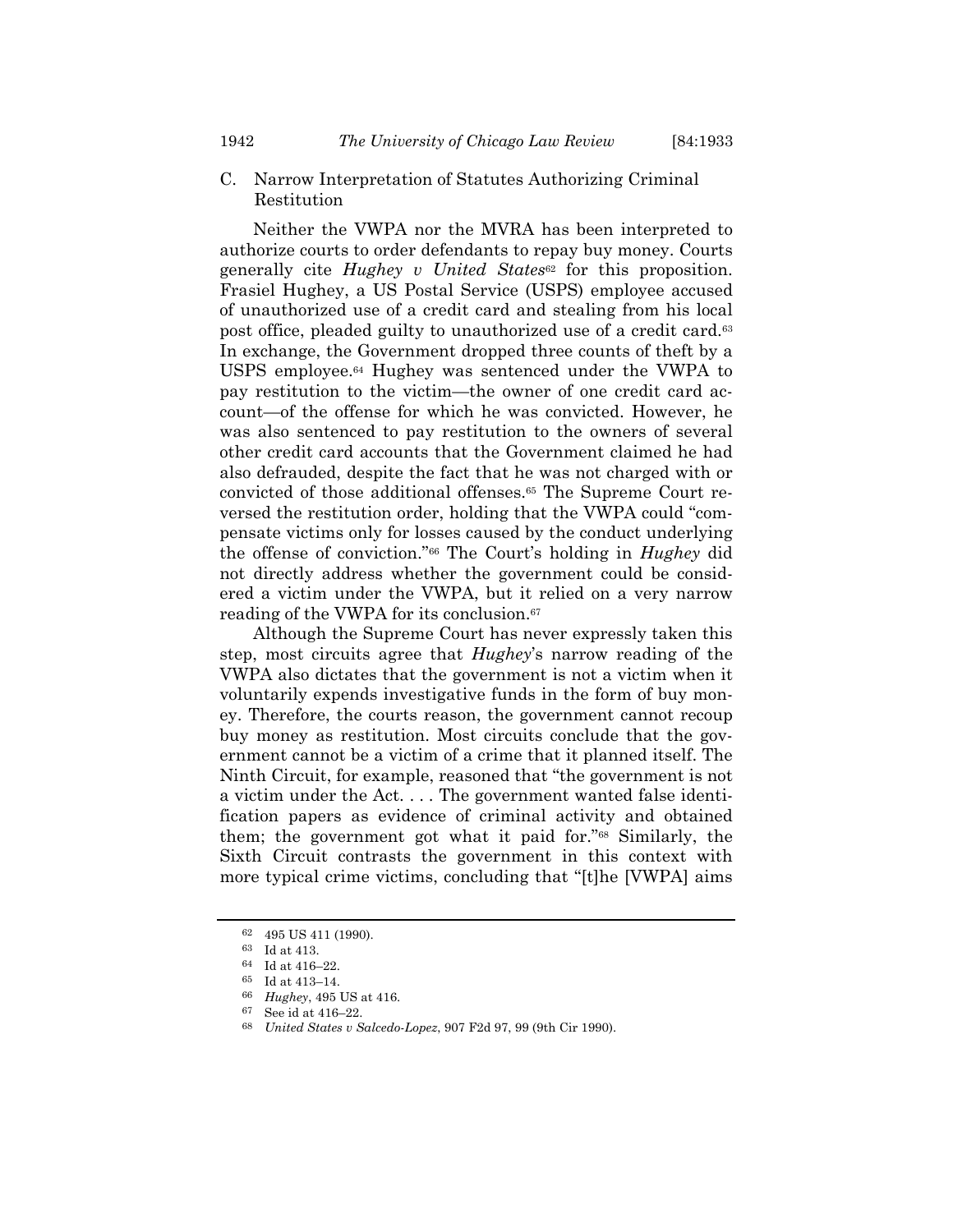to protect victims, not to safeguard the government's financial interest in funds used as bait to apprehend offenders."69 The First,<sup>70</sup> Seventh,<sup>71</sup> and Eleventh<sup>72</sup> Circuits agree. Consequently, there is no meaningful disagreement among the circuits as to whether BMR is authorized by the VWPA. However, the circuits disagree about whether judges can impose BMR in a different context: supervised release.

## II. THE DISAGREEMENT: SHOULD BUY-MONEY REPAYMENT BE EVALUATED UNDER THE RESTITUTION PROVISION OR THE CATCHALL PROVISION?

Courts disagree as to whether BMR is a proper condition of supervised release. In its current formulation, that disagreement turns on whether BMR is a form of restitution. Circuits that treat BMR as restitution analyze it under the restitution provision of the supervised release statute, finding that restitution is not proper because buy-money schemes do not involve a victim. The Seventh Circuit, on the other hand, does not

71 *United States v Munoz*, 549 Fed Appx 552, 554–55 (7th Cir 2013) ("[T]he government is not a victim when it fronts buy money."); *United States v Cook*, 406 F3d 485, 489 (7th Cir 2005) ("The buy money was an investigatory expense rather than property taken from, or damage to the property of, a victim of the defendant's crime.").

72 *United States v Khawaja*, 118 F3d 1454, 1460 (11th Cir 1997) ("Nor is the IRS a victim under VWPA.").

<sup>69</sup> *United States v Meacham*, 27 F3d 214, 218 (6th Cir 1994). See also *Gall v United States*, 21 F3d 107, 110–12 (6th Cir 1994). In reaching this conclusion, the *Meacham* court cited a previous decision in which it held that investigation or prosecution costs more generally could not be imposed under the VWPA. *Meacham*, 27 F3d at 218 ("[R]estitution may not be awarded under the VWPA for investigation or prosecution costs incurred in the offense of conviction."), quoting *Ratliff v United States*, 999 F2d 1023, 1026 (6th Cir 1993).

<sup>70</sup> *United States v Gibbens*, 25 F3d 28, 36 (1st Cir 1994) ("[A] government agency that has lost money as a consequence of a crime that it actively provoked in the course of carrying out an investigation may not recoup that money through a restitution order imposed under the VWPA."). Based on its reasoning, however, it is possible that the First Circuit would determine that the government *is* a victim when it expends buy money in the context of reverse stings if the defendant attempted to defraud the government itself. In this case, Leroy Gibbens bought food stamps from an undercover agent at 25 cents to the dollar, ultimately purchasing \$12,895 worth of stamps (for one-fourth of that amount). The court sentenced Gibbens to six months in prison and three years of supervised release, as well as a fine of \$15,230 (the face value of the food stamps, plus the government's cost of acquiring the food stamps on the black market in the first place). In dicta the First Circuit reasoned that while the government is usually thought not to be a victim for purposes of restitution under the VWPA, it may be more like a victim when "the crime was designed to inflict harm on the government." The court ultimately applied the rule of lenity to the VWPA, however, and held that the government could not recoup its losses under the VWPA. Id at 30–36.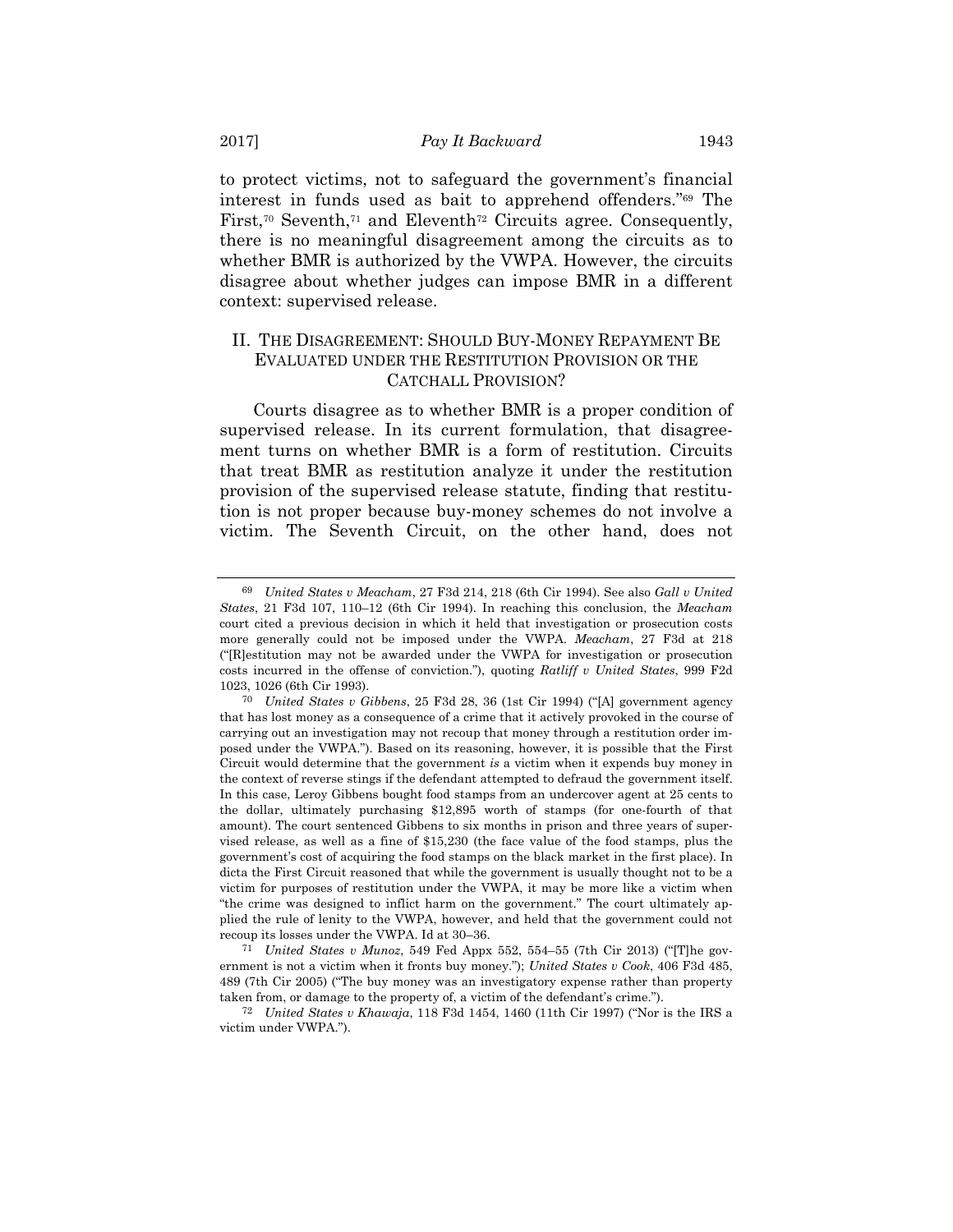consider BMR to be restitution and evaluates it under the catchall provision. This approach leads the Seventh Circuit to allow BMR as a condition of supervised release. Ultimately, this Part argues that BMR is not restitution.

A. The Third and Sixth Circuits: Buy-Money Repayment Is Not a Permissible Condition

The Third and Sixth Circuits, which both see BMR as a form of restitution, have clearly ruled that it is not permissible as a condition of supervised release. The assumption that BMR is restitution is a fundamental part of their reasoning because it causes them to analyze BMR under the restitution provision of the supervised release statute instead of the catchall provision. In short, these circuits conclude that if BMR does not conform to the restitution provision, it cannot be a proper condition of supervised release.

In the case of *Cottman*, the Third Circuit's understanding of BMR as a form of restitution led it to find that it was impermissible as a condition of supervised release. In that case, the court considered whether defendant Cottman could be required to repay the \$32,420 that he had received from an undercover FBI agent to whom he had sold 231 stolen cable boxes.73 The district court had sentenced him to ten months in prison and three years of supervised release as a condition of which Cottman was to repay the \$32,420.74 Cottman appealed the sentence, arguing that the FBI was not a victim of his crime and had expended the funds voluntarily.75 The Third Circuit first considered whether the government could be treated as a "victim" as required under 18 USC § 3563(b), the restitution provision of the supervised release statute.76 It held that the government was not a victim, citing its own and other circuits' holdings that the government is not a victim under other victim-restitution statutes like the VWPA and MVRA.77 Because "restitution to a victim" is included in the list of possible supervised release conditions78 and because the government is not considered a victim (at least under the parallel provision in the VWPA), the Third Circuit held that the

<sup>73</sup> *Cottman*, 142 F3d at 163.

<sup>74</sup> Id at 164.

<sup>75</sup> Id at 168.

<sup>76 18</sup> USC § 3563(b)(2). See also *Cottman*, 142 F3d at 169.

<sup>77</sup> See *Cottman*, 142 F3d at 169. See also Part I.C.

<sup>78 18</sup> USC § 3563(b)(2).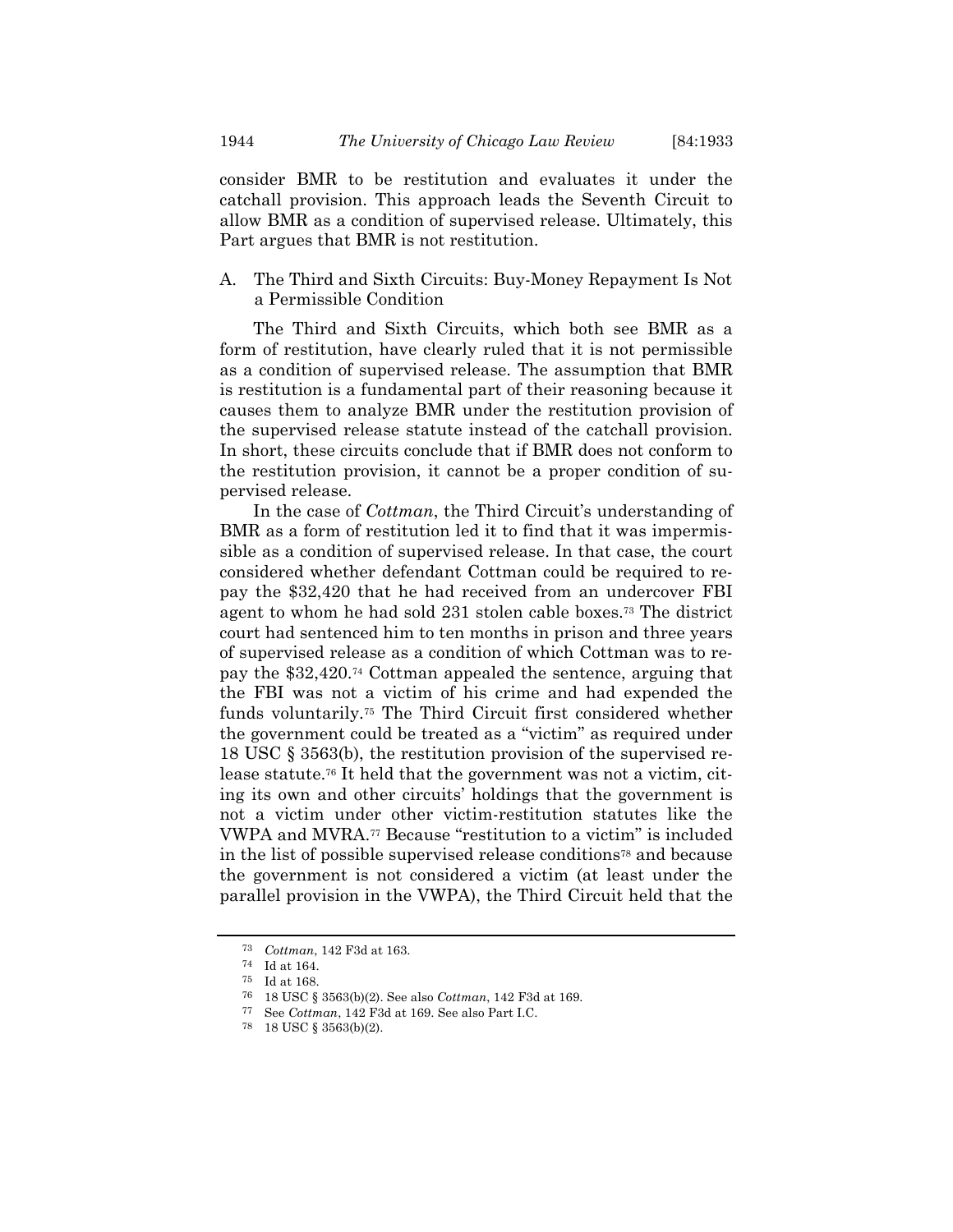order was improper.79 The court reasoned that allowing any other type of restitution under the catchall provision would allow it to "swallow the rule."80

In *Gall v United States*,<sup>81</sup> the Sixth Circuit also began from the principle that BMR was restitution and struck down a condition of supervised release that required it. In that case, the defendant, John Gall, pleaded guilty to four drug crimes after selling drugs to undercover government agents. The district court sentenced him to twenty-seven months in prison and three years of supervised release, requiring as a condition of the release that he repay the buy money that the government expended.82 Gall appealed.83 Using the same reasoning as the Third Circuit, the Sixth Circuit vacated the BMR condition.84

Although the Third and Sixth Circuits do not mention it, they may have another textual argument in favor of their interpretation of the supervised release statute's restitution provision. The provision allows "restitution to a victim of the offense under section 3556"<sup>85</sup>—the same section that acts as the mechanism for imposing restitution under 18 USC § 3663 (VWPA) and 18 USC § 3663A (MVRA).86 Restitution under the supervised release statute, then, is not distinct from the type of restitution allowed by the VWPA and the MVRA. Instead, it uses the same mechanisms and, therefore, the same definitions. Even if it could be argued that "victim" in 18 USC § 3563(b)(2) does not

<sup>79</sup> *Cottman*, 142 F3d at 169. See also Part I.C.

<sup>80</sup> Id at 169–70. Unsurprisingly, the dissent in *Cottman* pointed out that the district court had simply been working within the scope of a preprinted form and that it should be given some leeway to impose a condition that might be proper under the catchall, despite the fact that it had categorized it on the form as restitution. Id at 171 (Ludwig concurring in part and dissenting in part).

<sup>81 21</sup> F3d 107 (6th Cir 1994).

<sup>82</sup> Id at 108.

<sup>83</sup> Id.

<sup>84</sup> Id at 108–11. While the Second Circuit also has not confronted this issue directly, its reasoning in *United States v Varrone*, 554 F3d 327 (2d Cir 2009), suggests that it might also fall in line with the Third and Sixth Circuits. There, the Second Circuit applied *Hughey*'s narrow reading of the VWPA to the restitution provision of the supervised release statute, holding that because the victim's loss was not caused by the defendant, the defendant could not be held responsible for restitution. Id at 333. Similarly, the First Circuit's decision in *United States v Gibbens*, 25 F3d 28 (1st Cir 1994), because it focuses so heavily on whether the government is a victim of the crime, might also take the same approach as the Third and Sixth Circuits, deciding this issue under the restitution provision rather than the catchall provision of the supervised release statute. See *Gibbens*, 25 F3d at 32–33. See also note 70.

<sup>85 18</sup> USC § 3563(b)(2).

<sup>86 18</sup> USC § 3556.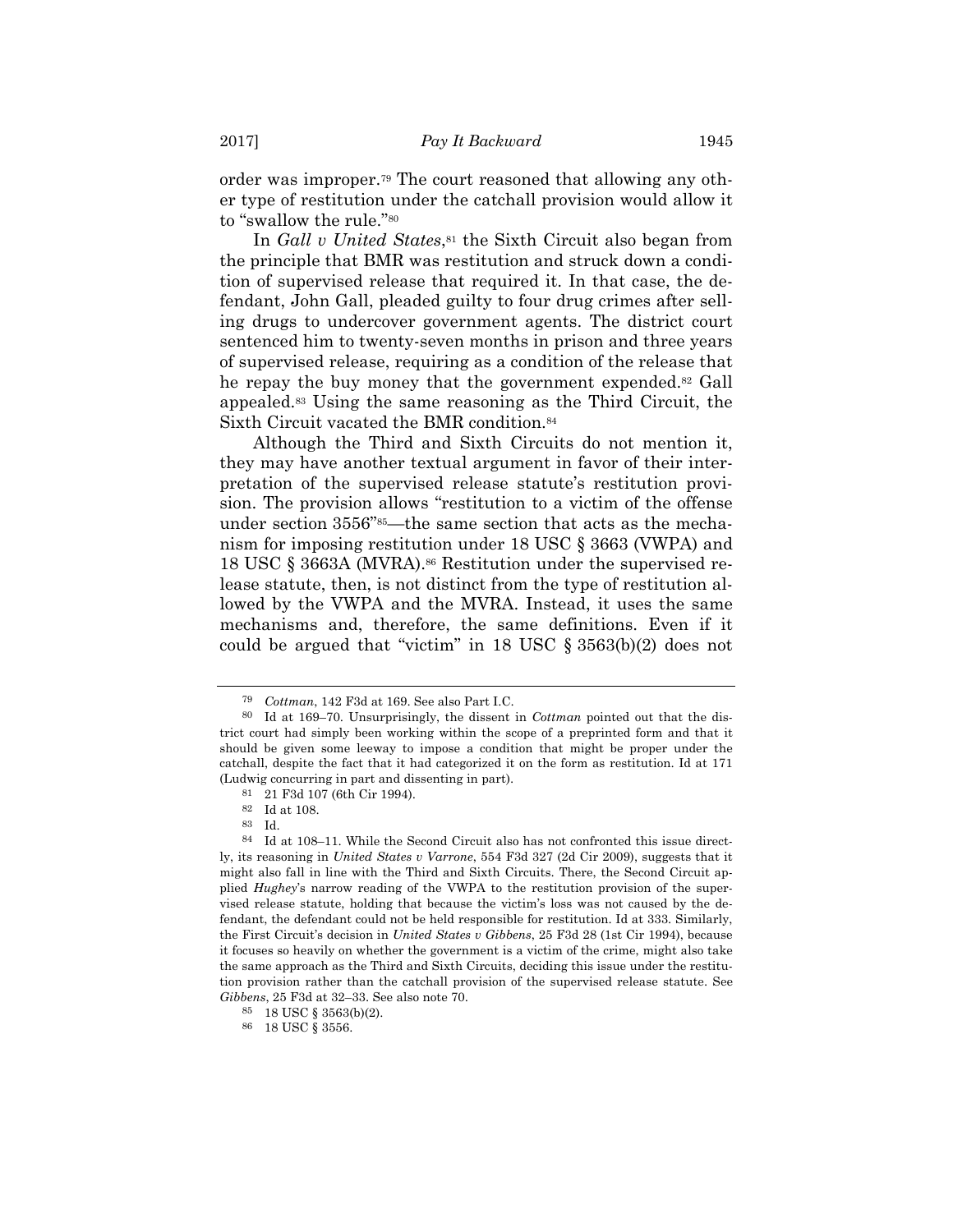carry the same meaning as "victim" under the VWPA at  $\S$  3663(a)(1)(A),  $\S$  3563(b)(2) actually points, through  $\S$  3556, to the VWPA and its mechanisms and definitions. This fact suggests that the restitution provision in the supervised release statute should be read to have the same limits as the VWPA and the MVRA. Because the circuits agree that BMR is not allowed under those statutes, a court could reason that it should not be allowed in the supervised release context, either.87

#### B. The Seventh Circuit: Buy-Money Repayment Is a Permissible Condition

The major difference between the Seventh Circuit's interpretation of the statute and that of the other circuits is that the Seventh Circuit does not treat BMR as restitution. It reasons that the government is not a victim in the buy-money context, the same conclusion reached by the Third and Sixth Circuits.88 But instead of finding BMR improper under the restitution provision of the statutory release statute for that reason, the Seventh Circuit concludes that BMR is not restitution at all. In doing so, it removes its analysis entirely from the restitution provision of the statute and finds instead that BMR is valid as a discretionary condition imposed under the catchall provision of 18 USC § 3563(b).

The Seventh Circuit first took the position that BMR may not be restitution in *United States v Daddato*.89 James Daddato pleaded guilty after selling hallucinogenic mushrooms to undercover law enforcement officers.90 As a condition of supervised release, the district court required that Daddato pay back the \$3,650 that he had received from undercover law enforcement officers as payment.91 The Seventh Circuit unanimously upheld the condition. In its decision, it suggested briefly that repayment of buy money may not be restitution at all: "On the one hand, it seems unrealistic to describe the defendant as having wrongfully taken money eagerly tendered to him so that he could

<sup>87</sup> See *Gustafson v Alloyd Co*, 513 US 561, 570 (1995) (concluding that a word has the same meaning when used twice in the same act). The idea here is similar: statutory language at one location in the code should retains its meaning whether it is relied on as part of the VWPA or as part of the supervised release scheme.

<sup>88</sup> See Part II.A. In fact, this is the same reasoning that the circuits all generally agree on, as described in Part I.C.

<sup>89 996</sup> F2d 903 (7th Cir 1993).

<sup>90</sup> Id at 904.

<sup>91</sup> Id.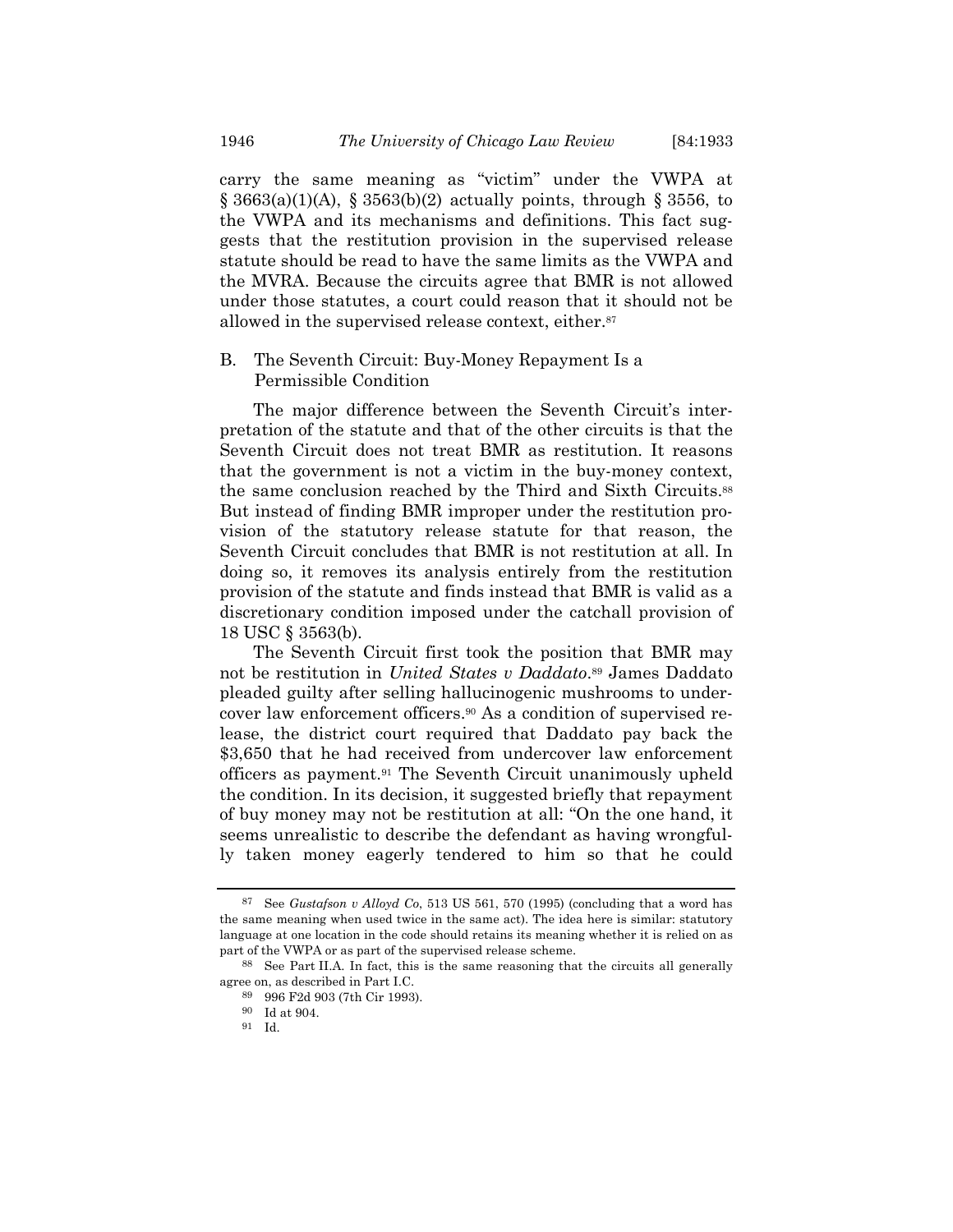incriminate himself. On the other hand, it was money that he obtained through criminal activity and therefore had no right to keep."92 It did not find that possibility important to its conclusion, however: "The list in section 3563(b) is not limited to restitution, or even to conditions that resemble restitution . . . ; it is enough that the order to repay the buy money is of the same general kind as the items in the list, and it is."93 The Seventh Circuit did not describe what it considered the "general kind" of the items in the list to be.

Instead, the Seventh Circuit concluded that the interpretation of the word "victim" under the VWPA should not necessarily be extended to the word "victim" in the restitution provision of the supervised release statute. It gave several reasons for its refusal to make this extension. The court reasoned that *Hughey* and other cases interpreting the VWPA are not applicable to the supervised release context; the VWPA is concerned with how to make victims and witnesses whole, while supervised release has its own distinct goals and guidelines.94 Judge Richard Posner was also careful to explain that the VWPA did not take up the entire field of federal criminal restitution.95

While the Seventh Circuit in *Daddato* offered various reasons for upholding the BMR condition, in subsequent cases it began to rely almost exclusively on its conclusion that BMR is not restitution and is thus permissible under the catchall. Specifically, in *United States v Munoz*,<sup>96</sup> the Seventh Circuit explicitly refused to overrule *Daddato* and upheld a BMR order as a condition of supervised release under the catchall provision but not as restitution under the VWPA.97 The Seventh Circuit drew a clear line between BMR imposed under the VWPA and BMR imposed as a condition of supervised release, going so far as to suggest that BMR erroneously imposed under the former could simply be modified to the latter on appeal.98 Later, in *United States v Williams*,<sup>99</sup> the Seventh Circuit provided explicit reasoning for its conclusion that BMR is not restitution: "The federal criminal code, including the supervised-release statute, defines

<sup>92</sup> Id at 905.

<sup>93</sup> *Daddato*, 996 F2d at 905.

<sup>94</sup> Id at 905–06.

<sup>95</sup> Id.

<sup>96 549</sup> Fed Appx 552 (7th Cir 2013).

<sup>97</sup> Id at 555 ("Munoz offers no new argument for why *Daddato* should be overruled.").

<sup>98</sup> See id at 555–56.

<sup>99 739</sup> F3d 1064 (7th Cir 2014).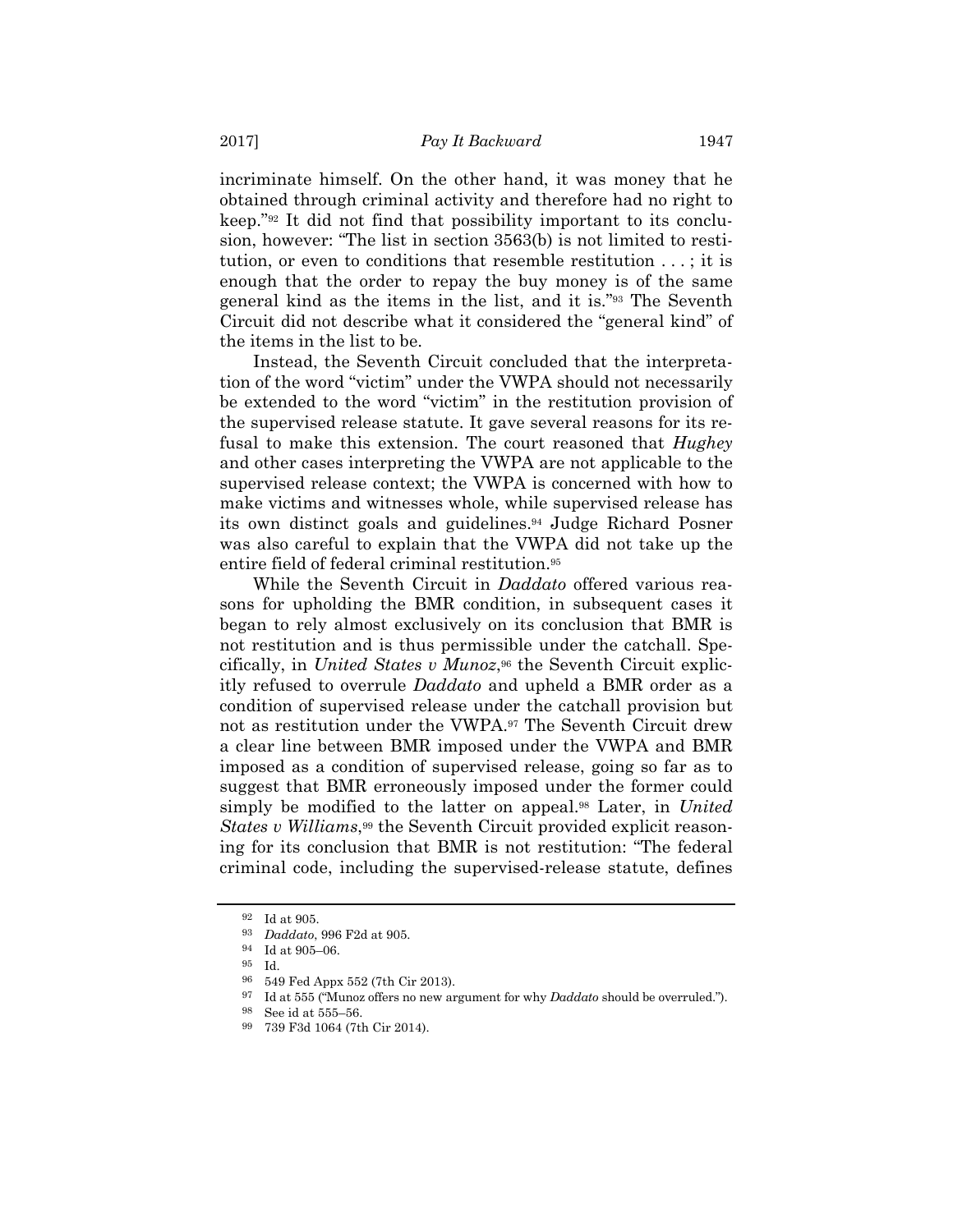restitution as payment of losses sustained by victims of crime . . . and the government is not deemed a victim."100 Departing from the reasoning in *Daddato* that the restitution provision should not be interpreted in light of the MVRA and VWPA, the *Williams* court reached its conclusion by reasoning that interpreting the meaning of "victim" under the VWPA and MVRA101 *is essential* to understanding the definition of "victim"—and therefore also the definition of restitution itself. Because restitution requires a victim, and the government is not a victim when it expends buy money, BMR is not restitution.102 The court thus moved the analysis definitively from the restitution provision to the catchall provision.

Throughout these cases, the Seventh Circuit has acknowledged the fact that it is alone among the circuits in its interpretation of the supervised release statute but nonetheless has doubled down on its precedent. In *United States v Brooks*,103 for example, the court acknowledged the concurring opinion in *Gall* but was not swayed by it: "We stand by *Daddato* as a better interpretation of the law."104 In *United States v Gibbs*,105 another case involving drug buy money, the Seventh Circuit upheld the condition and again acknowledged the circuit split.106 Along these lines, the Seventh Circuit's approach to the question has developed to evaluate BMR in an entirely different framework from that used by the Third and Sixth Circuits. While the Third and Sixth Circuits weigh BMR's appropriateness under the restitution provision of the supervised release statute, the Seventh

<sup>100</sup> Id at 1067, citing 18 USC § 3663A(c), *Cook*, 406 F3d at 489, *Cottman*, 142 F3d at 168–70, *Gall*, 21 F3d at 112, and *United States v Salcedo-Lopez*, 907 F2d 97, 98–99 (9th Cir 1990). The Seventh Circuit thus used the very same fact that the Third and Sixth Circuits used to find BMR improper under the restitution provision to reach an entirely different conclusion—that BMR should not be evaluated under that provision at all.

<sup>101</sup> See Part I.C.

<sup>102</sup> The Seventh Circuit also interpreted *Cottman* as holding "that repayment of buy money is not restitution." *Williams*, 739 F3d at 1065, citing *Cottman*, 142 F3d at 170. While the Third Circuit did explain in its decision that BMR could likely be imposed as part of a criminal fine instead of as restitution, it also insisted that an order treating BMR as restitution be struck down. Additionally—because it was an order of restitution—the court reasoned that allowing it under the catchall provision would "swallow the rule." *Cottman*, 142 F3d at 170.

<sup>103 114</sup> F3d 106 (7th Cir 1997). 104 Id at 108.

<sup>105 578</sup> F3d 694 (7th Cir 2009).

<sup>106</sup> Id at 696 ("We acknowledge that other circuits disagree, but we decline to overrule our long-standing precedent.").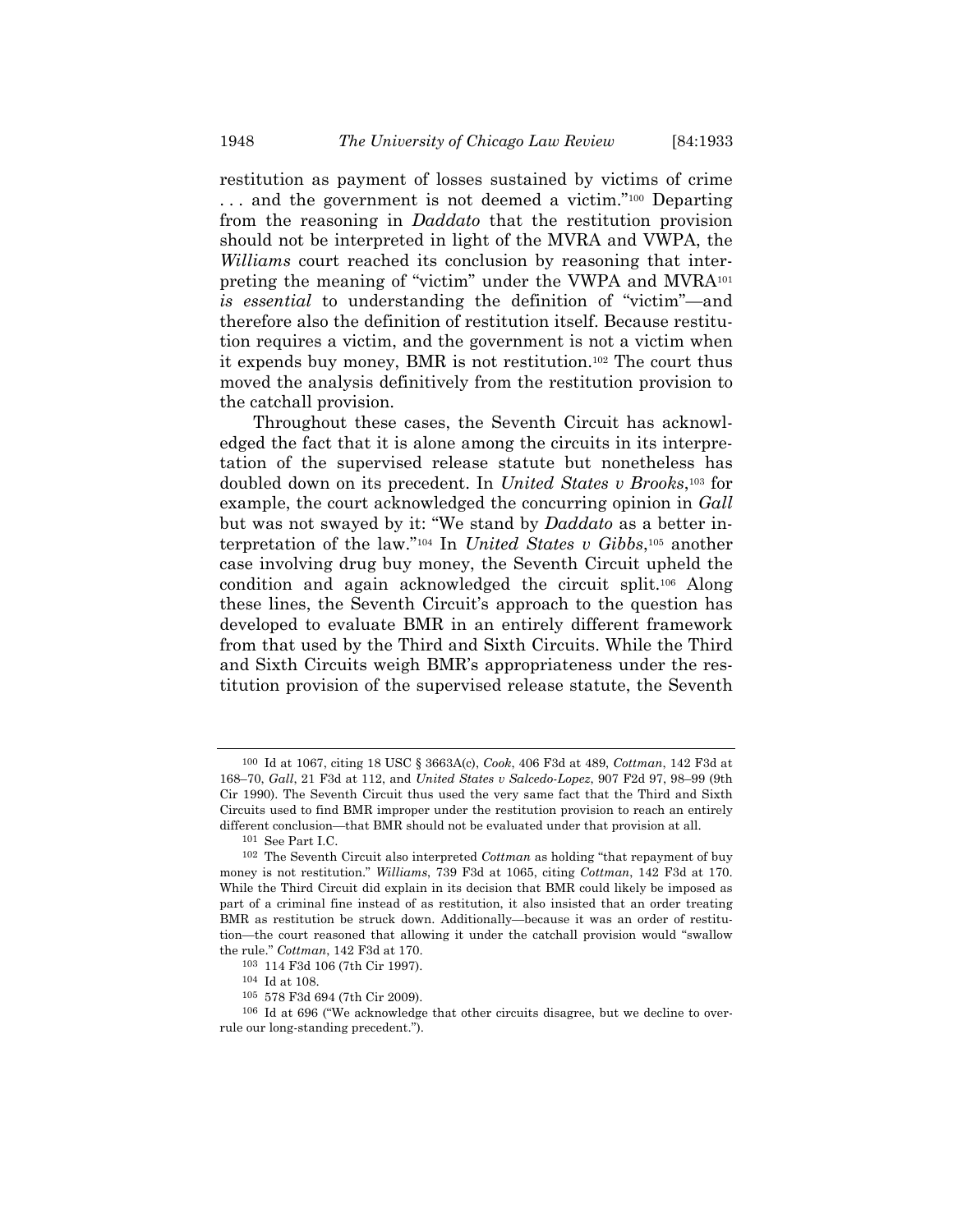Circuit has shifted almost entirely to analyzing it under the catchall.

\* \* \*

As described above, the current circuit split implicates two issues: (1) whether BMR should be considered a form of restitution and, (2) if not, whether it can be imposed under the catchall provision. The circuit courts that refuse to permit BMR as a condition of supervised release have thus far reached that conclusion by assuming that BMR is a form of restitution that is precluded by the restitution provision of the supervised release statute. Even the Seventh Circuit agrees that BMR cannot be properly imposed under that provision.107 Instead, the Seventh Circuit allows imposition of BMR under the catchall provision.108 The other circuits, however, have not engaged in any comprehensive analysis of that possibility.

#### III. BUY MONEY UNDER THE CATCHALL PROVISION: EXTERNAL AND INTERNAL CONSTRAINTS

While the Third and Sixth Circuits have focused primarily on whether BMR is permissible as a form of restitution, they have not considered at any length the Seventh Circuit's premise that BMR is not restitution at all.109 Part III.A argues that the Seventh Circuit is likely correct in its conclusion that BMR is not restitution. Parts III.B and C then set forth a comprehensive framework to evaluate BMR under the catchall provision, ultimately concluding—unlike the Seventh Circuit—that BMR is improper under that provision.

## A. Not Restitution: Locating BMR under the Catchall Provision

BMR is not restitution because it does not provide compensation to a victim of a crime. As discussed in Part I.B, and as the Seventh Circuit concludes,<sup>110</sup> the concept of restitution is predicated on the existence of a victim to receive it. And as discussed in Part I.C, the circuit courts are in agreement that the government is not a victim when it expends buy money. While the term

<sup>107</sup> *Munoz*, 549 Fed Appx at 555.

<sup>108</sup> *Daddato*, 996 F3d at 905.

<sup>109</sup> For the sole exception to this, see Part III.B.

<sup>110</sup> See Part II.B.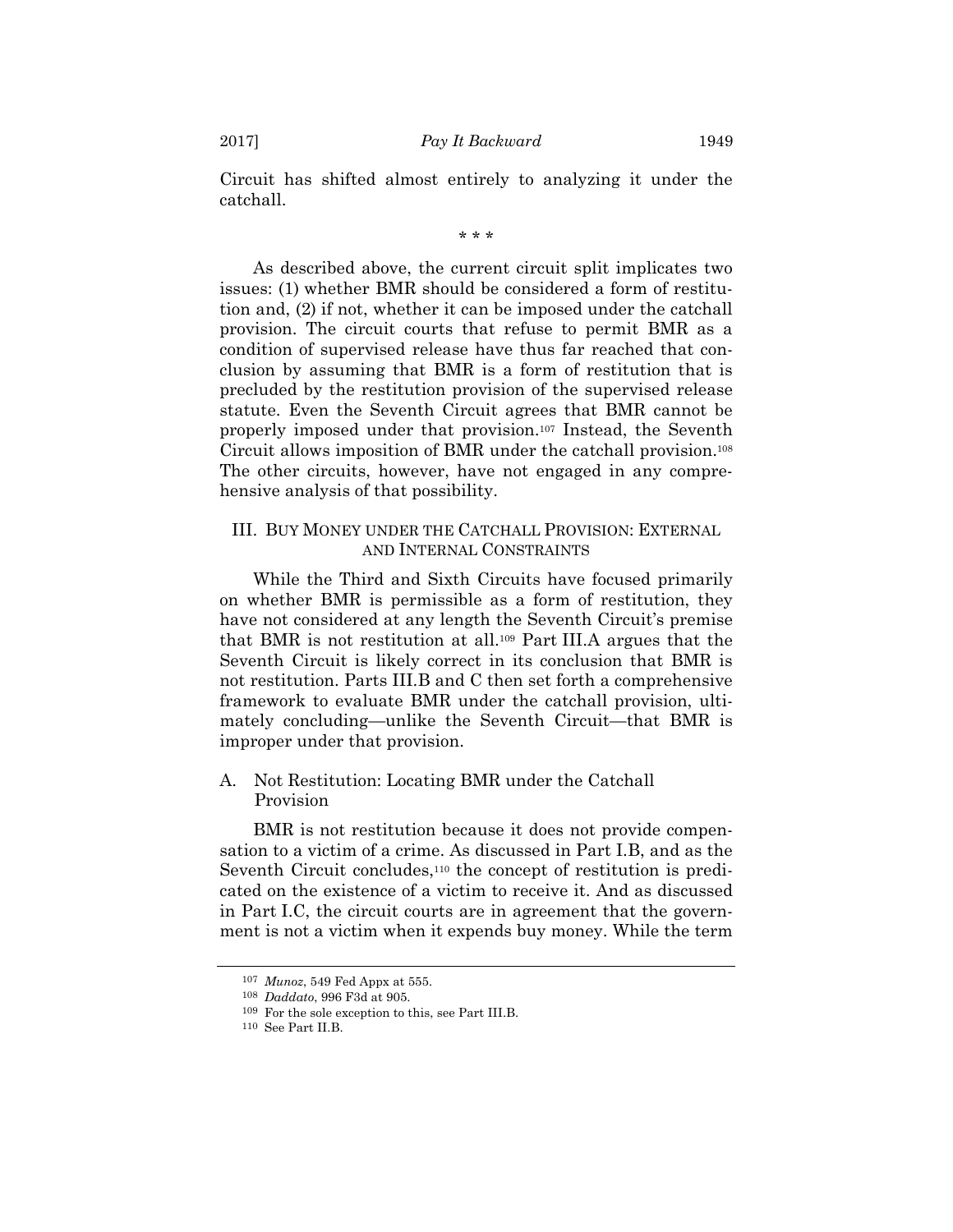"victim restitution" seems to suggest a certain type or subset of restitution, it is simply redundant in that the term "restitution" already implies a victim—adding the word "victim" to it does not add meaning. In fact, nonvictim restitution does not exist. There is no restitution provision in any part of the federal criminal code that purports to provide a benefit for a party other than someone harmed by a crime (a victim).<sup>111</sup> So when the Third and Sixth Circuits focus on whether the government is a victim, the fundamental implication is not only that BMR is an improper form of restitution (as they acknowledge), but that it is not restitution at all. And while they do not acknowledge the possibility that BMR is not restitution, they do acknowledge that BMR could be effectuated through other penalties, such as fines.112

Because the Third and Sixth Circuits rely on the assumption that BMR *is* a form of restitution, their line of reasoning is irrelevant if it is not. On the other hand, the structure of federal sentencing generally and the supervised release statute specifically both provide other ways to evaluate the lawfulness of BMR as a supervised release condition under the catchall provision. These tools and standards are relevant whether BMR is restitution or not.

Besides BMR, there is only one other type of LFO that is regularly imposed as a condition of supervised release: judges often require that defendants pay fines or judgments that either predate or arise from the current case.113 Indeed, I could find no other financial conditions of supervised release imposed since the program began in 1984, except for the requirement that

<sup>111</sup> The community restitution statute discussed below in Part III.B.3 is the ostensible exception that proves the rule. Under that statute, courts are required to determine how much harm has been caused to the community and then to order restitution to community institutions that are tasked with repairing that harm in some way. The community restitution statute thus allows for restitution to more-nebulous victims who traditionally have not been able to recover restitution. But it does not authorize restitution to any party who could not be considered a victim at all. See Part III.B.3.

<sup>112</sup> See, for example, *Cottman*, 142 F3d at 169 n 14 (suggesting that district courts order a fine in lieu of BMR if they are concerned with ensuring defendants do not profit from buy money).

<sup>113</sup> These conditions are far less problematic than BMR under the statutory scheme described in Part III.A because the fines and fees that underlie the conditions have been arrived at through the processes and procedures dictated by that scheme. By the time repayment of a defendant's punitive fine is made a condition of supervised release, for example, she has already benefited from the statutory limits on fines and the burdens of proof that they are subjected to, as described below in Part III.B.1.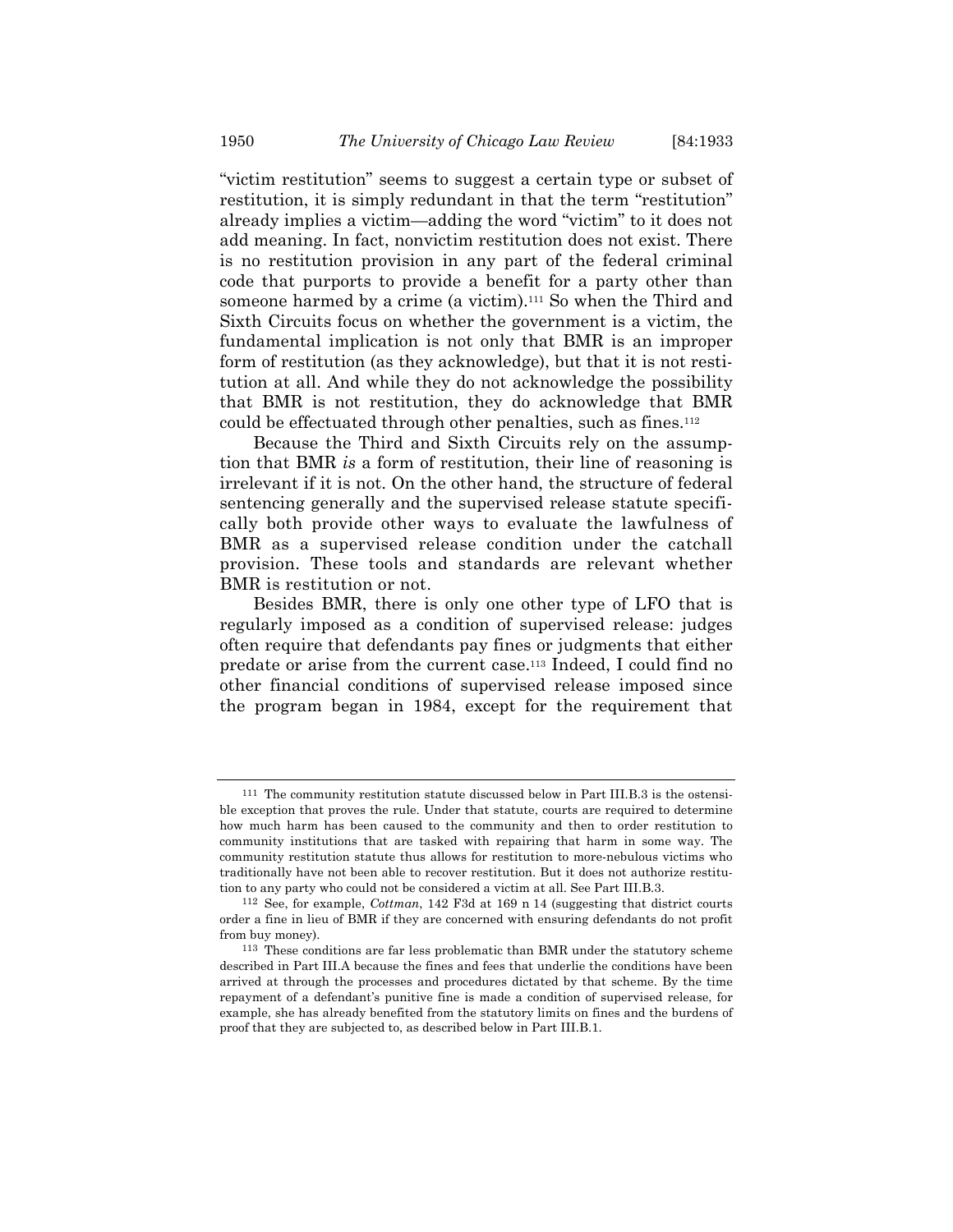defendants pay the costs of their supervision, which is discussed in greater detail below.114

There are two possible reasons why judges do not impose new LFOs as conditions of supervised release. Taken together, they provide a strong legal argument against imposing BMR under the catchall provision. First, a statutory scheme of criminal fines, forfeiture, and community restitution external to the supervised release statute already takes into account a defendant's illegal gains and the losses she has caused to others. Second, LFOs, such as BMR, are not compatible with the supervised release statute's internal requirements for discretionary conditions.

B. External Constraints: A Statutory Scheme of Fines and Fees

Federal statutes provide a robust set of instruments for extracting financial payments from criminal defendants. The existence and comprehensiveness of these tools is significant to this analysis in two primary ways. First, judges who forgo imposing BMR do not have to be concerned that the government will not be reimbursed its costs or that the defendant will avoid disgorging unlawful gains. Second, and perhaps most importantly, imposition of BMR allows courts and prosecutors to evade the protections defendants are due under this statutory scheme. Moreover, imposition of BMR requires ignoring congressional judgments about how proceeds from these fines and fees should be distributed.

1. Punitive fines.

Judges are required to take buy money into account when setting punitive fines for criminal defendants. 18 USC § 3572(a) states that judges "*shall*" consider, among other factors, "any pecuniary loss inflicted upon others as a result of the offense" and "the need to deprive the defendant of illegally obtained gains from the offense."115 These two factors consequently require the judge to consider any buy money expended or received when she determines the amount of the defendant's fine. The first factor,  $\S 3572(a)(3)$ , should encompass the government's investigative expenses, including buy money, as the buy-money expenditure is

<sup>114</sup> See Part III.B.1.

<sup>115 18</sup> USC § 3572(a)(3), (5) (emphasis added).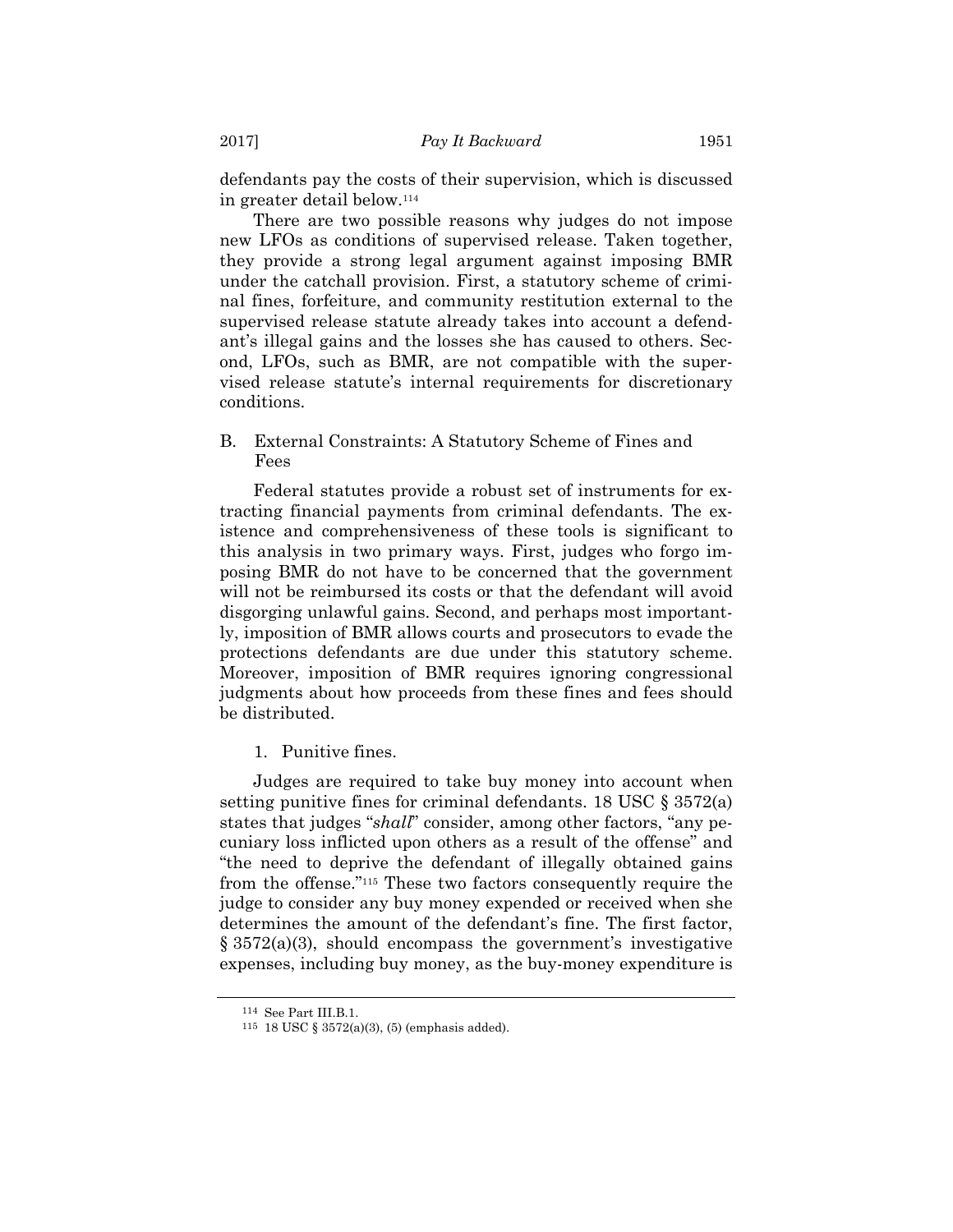certainly a "loss" for the government that is a "result" of the underlying offense.<sup>116</sup> Section  $3572(a)(3)$  should not be interpreted to have the same narrow limits as victim restitution because "whether restitution is ordered or made" is yet another factor in the  $\S 3572(a)$  analysis.<sup>117</sup> This indicates that "loss inflicted upon others" is a distinct category without the definitional limits that exclude buy money from the victim-restitution statutes. Alternatively,  $\S 3572(a)(5)$  ("illegally obtained gains") could also be interpreted to include the defendant's buy-money earnings because buy money is always earned in an illegal transaction and is thus "illegally obtained."118

Along these lines, the presence of 18 USC  $\S 3572(a)(3)$  and (5) in the punitive-fine equation works to ensure that the defendant will disgorge any unlawful gains and that the government will seize back its expenditure of buy money. To the extent the defendant can argue that  $\S 3572(a)(5)$  does not pertain to her because she did not benefit personally from the government's buy-money payment—perhaps because she passed buy money from a drug sale on to a dealer higher up in her criminal organization—§ 3573(a)(3) still ensures that the judge will take into account the government's loss of buy money. Additionally, although the federal fine statute generally and other crime statutes individually set limits on the amount of fines that can be imposed for certain crimes,<sup>119</sup> the fine statute provides an exception if the defendant "derives pecuniary gain from the offense, or if the offense results in pecuniary loss to a person other than the defendant."120 In those cases, the court is permitted to fine the defendant twice the amount of the "gross" loss or gain.121 Allowing the court to take *gross* gain or loss into account protects the government from a statutory maximum fine that is lower than its buy-money expenditure. It also protects the government from any possible argument by the defendant that only net gain or loss should be included in the fine. That is, that the government's loss should be limited by what it gained from the

<sup>116</sup> See 18 USC § 3572(a)(3).

<sup>117 18</sup> USC § 3572(a)(4). See also *United States v Juanico*, 2015 WL 10383206, \*11 n 8 (D NM) ("Congress listed this factor separately from the restitution factor, and the court should seek to give that drafting decision content.").

<sup>118 18</sup> USC § 3572(a)(5). 119 See, for example, 18 USC § 3571(b)(1)–(7).

<sup>120 18</sup> USC § 3571(d). See also USSG § 5E1.2 (establishing factors for setting fines that closely resemble those Congress set forth in § 3571).

<sup>121 18</sup> USC § 3571(d).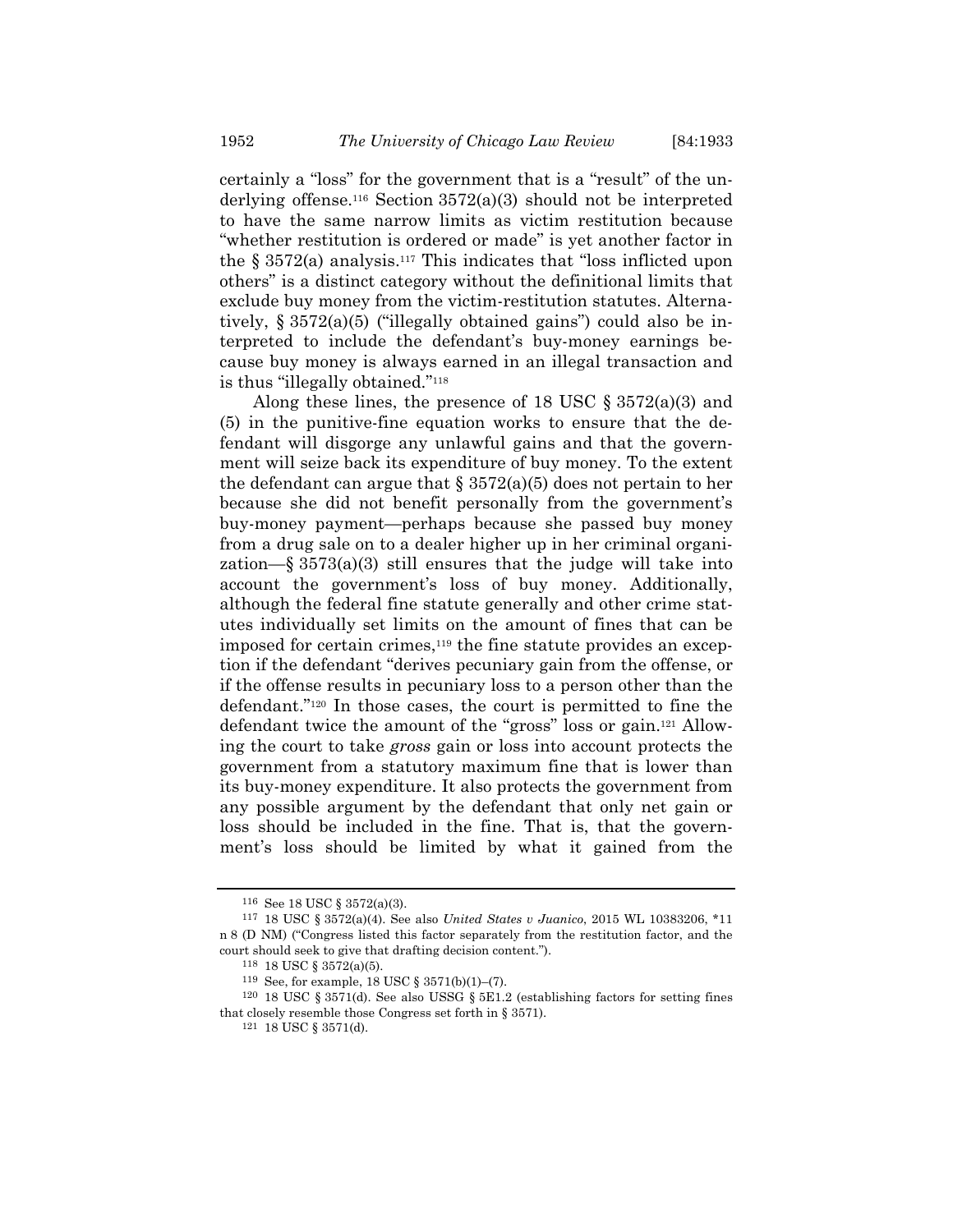transaction (in drug cases, for example, the government might theoretically have "gained" drugs or evidence)<sup>122</sup> or that the defendant's gain should be limited by her costs in the transaction (the cost of obtaining the illicit goods in the first place, for example).123 The provisions of the fine statute thus guarantee that the government will be able to fully seize back what it paid out in buy money.

It could be argued that including the defendant's gain or the government's loss in the fine calculation is not intended to simply reimburse the government but is also a factor in arriving at an appropriate retributive estimate of the penalty the defendant should pay. That is, considering the loss amount is not a mechanism to recover costs and disgorge gains but a form of criminal punishment in itself. As a result, including it in a fine would serve a different purpose than BMR and would therefore not be a true replacement for either disgorgement by the defendant or reimbursement to the government. The text of the fine statute precludes this argument. 18 USC  $\S 3572(a)(5)$  addresses "the need to deprive the defendant of illegally obtained gains." That wording suggests that 18 USC  $\S 3572(a)(5)$  requires deprivation and repayment of specific proceeds, not an overarching punitive penalty (although repayment can often be punitive in itself). Consequently, there is a strong argument that the purpose of  $\S 3572(a)(5)$  is to actually recover illegal gains, meaning that it should work as a perfect substitute for BMR in that regard.

The fact that the fine statute requires complete disgorgement and reimbursement is a strong argument against also allowing BMR in the supervised release context. In fact, the Second Circuit dealt with an analogous issue in *United States v Mordini*,<sup>124</sup> a case about a supervised release condition requiring a defendant to repay the costs of his supervision. The court in *Mordini* reasoned that if a judge is required to impose costs under the fine statute, she cannot impose those costs in another context.125 *Mordini* involved a provision of the fine statute that instructs judges to consider "the expected costs to the

<sup>122</sup> For an example of this sort of argument, see *United States v Salcedo-Lopez*, 907 F2d 97, 99 (9th Cir 1990) ("The government wanted false identification papers as evidence of criminal activity and obtained them; the government got what it paid for.").

<sup>123</sup> See *United States v BP Products North America Inc*, 610 F Supp 2d 655, 683 (SD Tex 2009) ("'Gross' pecuniary gain or loss simply means that the court is not to reduce the amounts to a net sum, by deducting such items as costs.").

<sup>124 366</sup> F3d 93 (2d Cir 2004).

<sup>125</sup> Id at 94–95.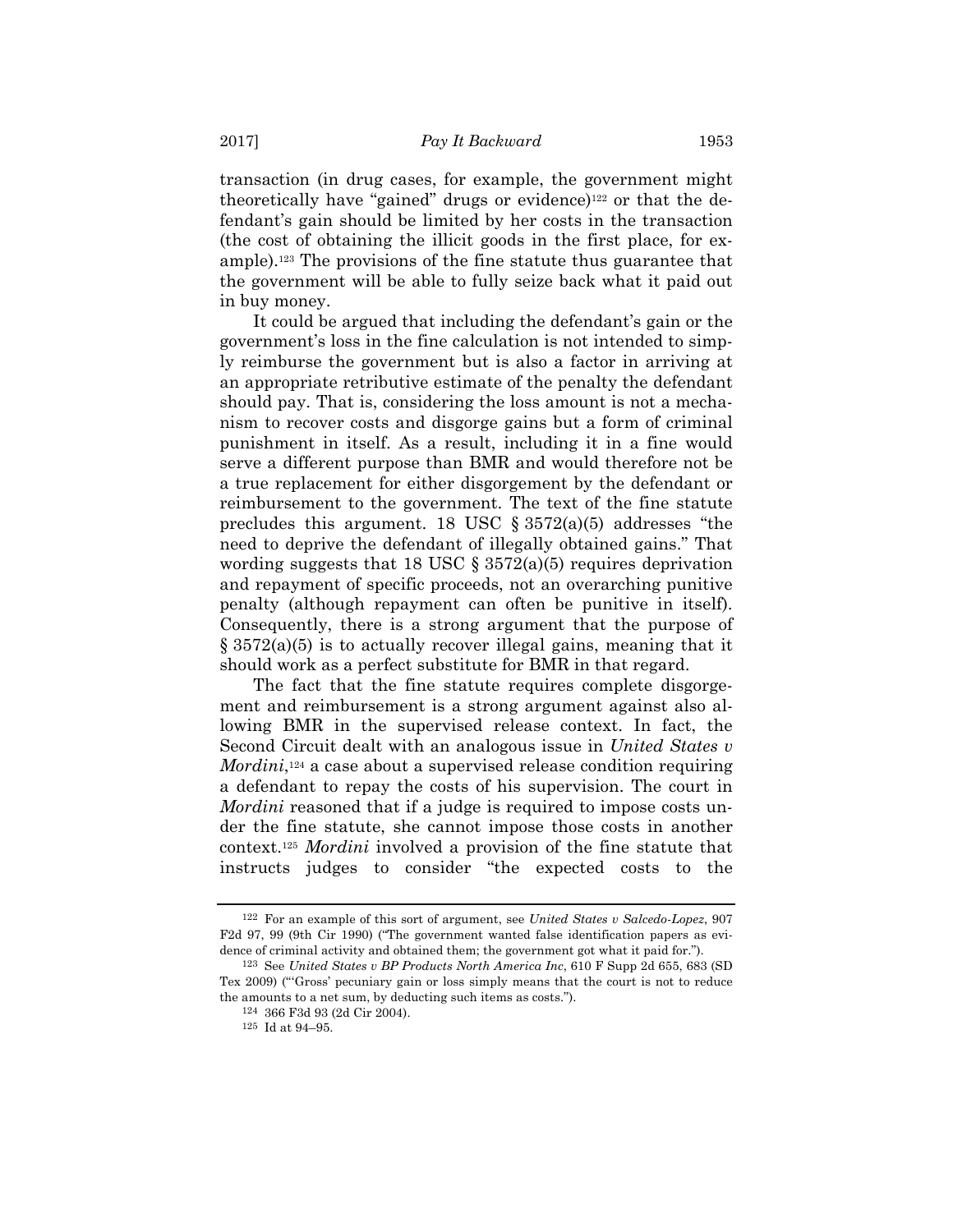government of any imprisonment, supervised release, or probation component of the sentence" in setting fines.126 As of 1997, the US Sentencing Guidelines also instruct judges to take those costs into account.127 In the years since then, courts have occasionally included explicit "cost of supervision" fines in a defendant's sentence.128 In *Mordini*, the trial court "purported to assess no fine . . . but instead assessed [defendant Edward] Mordini \$9,741 to pay the costs of his supervision."129 Under the Sentencing Guidelines, however, the maximum fine for which Mordini was eligible was \$5,000.<sup>130</sup> Evaluating the cost-ofsupervision fee as a fine under the Guidelines and the statute, the Second Circuit restricted the district court to the Guidelines limit of \$5,000 and remanded the case to let the district court explain whether it had good reason to depart from the Guidelines.131 The Second Circuit thus prohibited the district court from imposing the cost-of-supervision fee apart from its punitive fine. It based that holding on the fact that the cost of supervision was included among the factors to be taken into account under the fine statute and the Guidelines.132

This same reasoning should be applied to BMR. Because like the cost of supervision—BMR is already required to be imposed under the fine statute by  $\S 3572(a)(3)$  and (5), it should not be allowed outside the fine statute. Specifically, it should not be allowed as a condition of supervised release. And when a district court attempts to impose it as a condition of supervised release, the circuit court should ensure that the practical consequences of that mistake for the defendant are limited to the maximum allowable amount of the fine under either the Guidelines or the statute.<sup>133</sup>

<sup>126 18</sup> USC § 3572(a)(6).

<sup>127</sup> USSG Appx C, Volume I, Amend 572.

<sup>128</sup> See, for example, *United States v Tiser*, 170 Fed Appx 396, 398–99 (6th Cir 2006).

<sup>129</sup> *Mordini*, 366 F3d at 94.

<sup>&</sup>lt;sup>131</sup> Id at 94–95.

<sup>132</sup> Id at 94. The First Circuit took a similar approach to evaluating a cost-ofsupervision LFO in *United States v Chan*, 208 Fed Appx 13 (1st Cir 2006). In that case, although the district court had improperly assigned the LFO as a condition of supervised release, the court reasoned that mistake was not an abuse of discretion, as the full amount of the fine plus the cost of supervision was still less than the statutory limit. Id at 16.

<sup>133</sup> The Sixth Circuit took this approach in *Tiser*, 170 Fed Appx at 399 (holding that the defendant's combined cost of incarceration and cost-of-supervision fines could not exceed the Guidelines limit).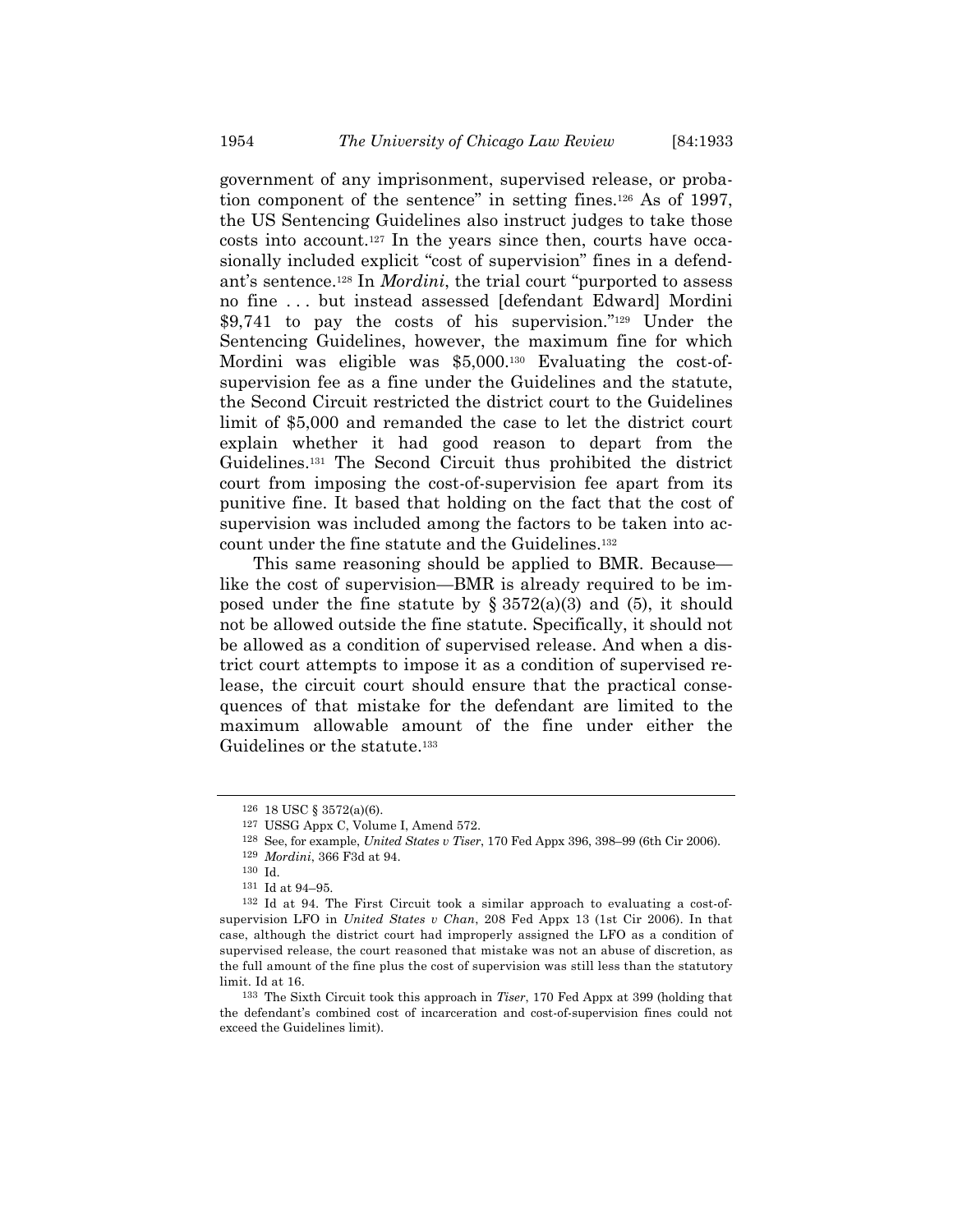The cost-of-supervision analogy above hints at perhaps the greatest problem with BMR as a condition of supervised release: when defendants are subjected to fees outside the punitive-fine structure that should be (or are already) imposed within it, they (and others) lose the scant protections it provides. In addition to placing monetary limits on fines as indicated above,134 the fine statute circumscribes punitive fines both substantively and procedurally. Substantively, for example, § 3572 requires that sentencing courts consider "the burden that the fine will impose upon the defendant [or] any person who is financially dependent on the defendant."135 This evaluation could be valuable in ensuring that a defendant's family is not unduly harmed by her sentence. Similarly, the statute requires that judges consider "whether the defendant can pass on to consumers or other persons the expense of the fine."136 This factor could be important in protecting community members from the ripple effects of the defendant's sentence. The statute also requires that any fine imposed "not impair the ability of the defendant to make restitution" if she is otherwise required to do so.137 This requirement reflects Congress's express preference for how the benefits LFOs are distributed. Imposing additional LFOs outside the fine statute, such as BMR, interferes with this legislative judgment. Procedurally, 18 USC  $\S 3613A(a)(2)$  requires that a judge evaluate the willfulness of a defendant's failure to make payments on a punitive fine before deciding to revoke her supervised release as a consequence.138 A defendant who misses a BMR payment during her term of supervised release, on the other hand, could be denied the benefit of this protection.139

Imposing BMR as a condition of supervised release instead of or in addition to a fine is thus an end run around the statutory protections imposed by the fine statute and may even be an evasion of the Sixth Amendment jury trial right. In *Southern Union Co v United States*,140 the Supreme Court applied

<sup>134 18</sup> USC § 3571(b).

<sup>135 18</sup> USC § 3572(a)(2). 136 18 USC § 3572(a)(7).

<sup>137 18</sup> USC § 3572(b).<br>138 18 USC § 3613A(a)(2).

<sup>&</sup>lt;sup>139</sup> There is no general willfulness standard for finding violations of supervised release conditions under the revocation procedures set forth in 18 USC  $\S 3583(e)(3)$ , FRCrP 32.1(b), or USSG § 7B1.3.

<sup>140 567</sup> US 343 (2012).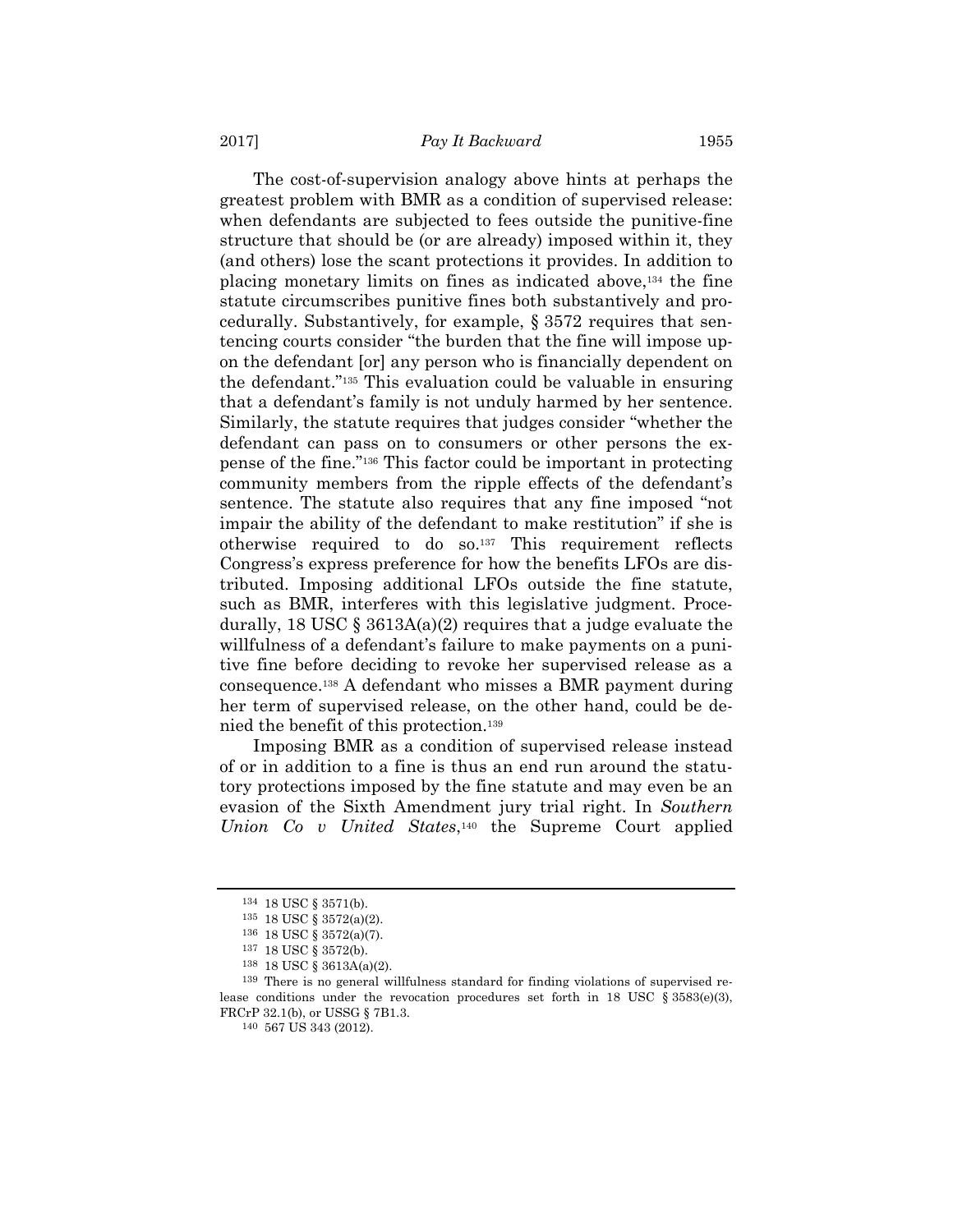*Apprendi v New Jersey*141 to criminal fines and held that any fact that increases a fine above the statutory limit must be submitted to a jury and found beyond a reasonable doubt.142 The fine at issue was based on the number of days that the defendant company was in violation of environmental statutes, and the Supreme Court vacated it because the jury had only found that the defendant violated the statute for at least "one day."143 Because the jury had not decided the exact number of days for which the defendant should be fined, the ultimate amount of the fine was based on facts that were not found by a jury beyond a reasonable doubt. As is illustrated above by *Mordini*,144 costs of prosecution and supervision like BMR may rise above statutory limits. When a sentencing judge imposes BMR as a condition of supervised release, the amount of buy money originally expended is not subject to jury testing. If BMR were included in a fine, on the other hand, any amount over the statutory maximum *would* need to be jury tested.145

Finally, interpreting the supervised release statute to allow BMR creates a logically absurd result. Because judges are *required*<sup>146</sup> to take the defendant's gain<sup>147</sup> and the government's

<sup>141 530</sup> US 466 (2000) (holding that any fact that increases a defendant's penalty beyond the statutory maximum must be submitted to a jury and proved beyond a reasonable doubt).

<sup>142</sup> *Southern Union*, 567 US at 349.

<sup>143</sup> Id at 347.

<sup>144</sup> See notes 129–32 and accompanying text.

<sup>145</sup> It is important to note, however, that fines resulting from "petty" underlying offenses are not subject to the Sixth Amendment at all. *Southern Union*, 567 US at 350. Whether an offense is petty is evaluated by the "severity of the maximum authorized penalty." *Blanton v City of North Las Vegas*, 489 US 538, 541 (1989). That is, for Sixth Amendment purposes, what matters is whether the underlying offense triggers the jury trial right under *Apprendi*, not whether the fine meets some monetary threshold. As a result, offenses that trigger the Sixth Amendment jury trial right should trigger the right for purposes of calculating both the length of incarceration and the amount of the fine. See *Southern Union*, 567 US at 350 ("Where a fine is so insubstantial that the underlying offense is considered 'petty,' the Sixth Amendment right of jury trial is not triggered, and no *Apprendi* issue arises."). Note also that circuits disagree on the question whether restitution is a criminal fine subject to *Apprendi*. Therefore, if BMR *is* restitution, *Apprendi* may not actually apply to it. Contrast *United States v Kieffer*, 596 Fed Appx 653, 664 (10th Cir 2014) (holding restitution to be a civil remedy when *Apprendi* does not apply), with *United States v Leahy*, 438 F3d 328, 333–35 (3d Cir 2006) (holding that restitution is "criminal rather than civil in nature"). Regardless, however, there is no dispute that *Apprendi* applies to fines, so it certainly applies to buy money calculated as part of a fine. This means that imposing BMR outside the fine statute functions as an end run around *Apprendi*.

<sup>&</sup>lt;sup>146</sup> The statute states that judges "shall" consider these factors. 18 USC  $\S 3572(a)$ .

<sup>147 18</sup> USC § 3572(a)(5).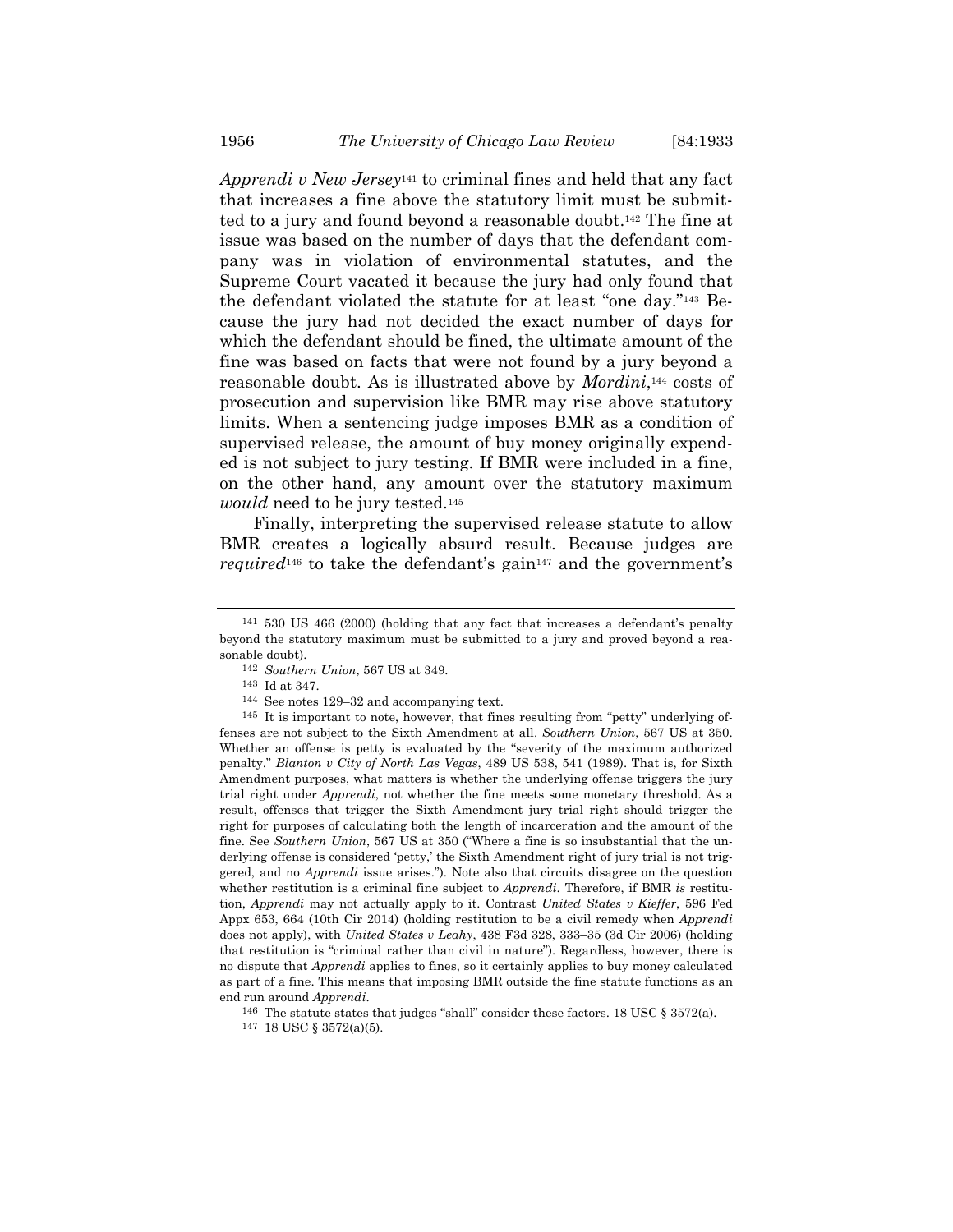loss148 into account in setting fines, it is theoretically possible that defendants who are ordered to repay buy money as a condition of supervised release could ultimately repay their buy money twice. Given the large number of factors judges consider in setting fines (as well as the fact that they often are not clear about how they arrive at the ultimate number), it is difficult to know whether this happens in fact.149 Regardless of whether defendants actually repay buy money twice, however, judges applying the fine statute faithfully should include the amount of buy money in a defendant's fine. And if such a judge also imposes BMR, double counting by including buy money in a fine as well is not only possible but legally *required*. This possibility whether or not it manifests in practice—indicates that interpreting the supervised release statute to allow BMR generates an outcome unmoored from its stated justifications.

2. Criminal forfeiture.

Criminal forfeiture provides an even more obvious route for the government to reclaim buy money. Criminal forfeiture is available for many crimes, including all crimes covered under the Comprehensive Drug Abuse Prevention and Control Act of 1970.150 Property subject to forfeiture under that act includes "any property constituting, or derived from, any proceeds the person obtained, directly or indirectly, as the result of [the] violation."151 That definition easily encompasses buy money in drug cases.152 To effect forfeiture, the government must identify the property in its indictment and, after convicting the defendant of a drug crime, prove by a preponderance of the evidence that the property "either constitutes or was purchased with proceeds from the crime."153

<sup>148 18</sup> USC § 3572(a)(3).

<sup>149</sup> I did not find any case in which a party stated that the defendant was being fined for the amount of the buy money and was also required to repay buy money as a condition of supervised release.

<sup>150</sup> Pub L No 91-513, 84 Stat 1236, codified as amended in various sections of Title 21.

<sup>151 21</sup> USC § 853(a)(1).

<sup>152</sup> *United States v Garcia-Guizar*, 160 F3d 511, 519 (9th Cir 1998) (allowing the forfeiture of \$4,300 in buy money).

<sup>153</sup> *United States v Messino*, 122 F3d 427, 428 (7th Cir 1997).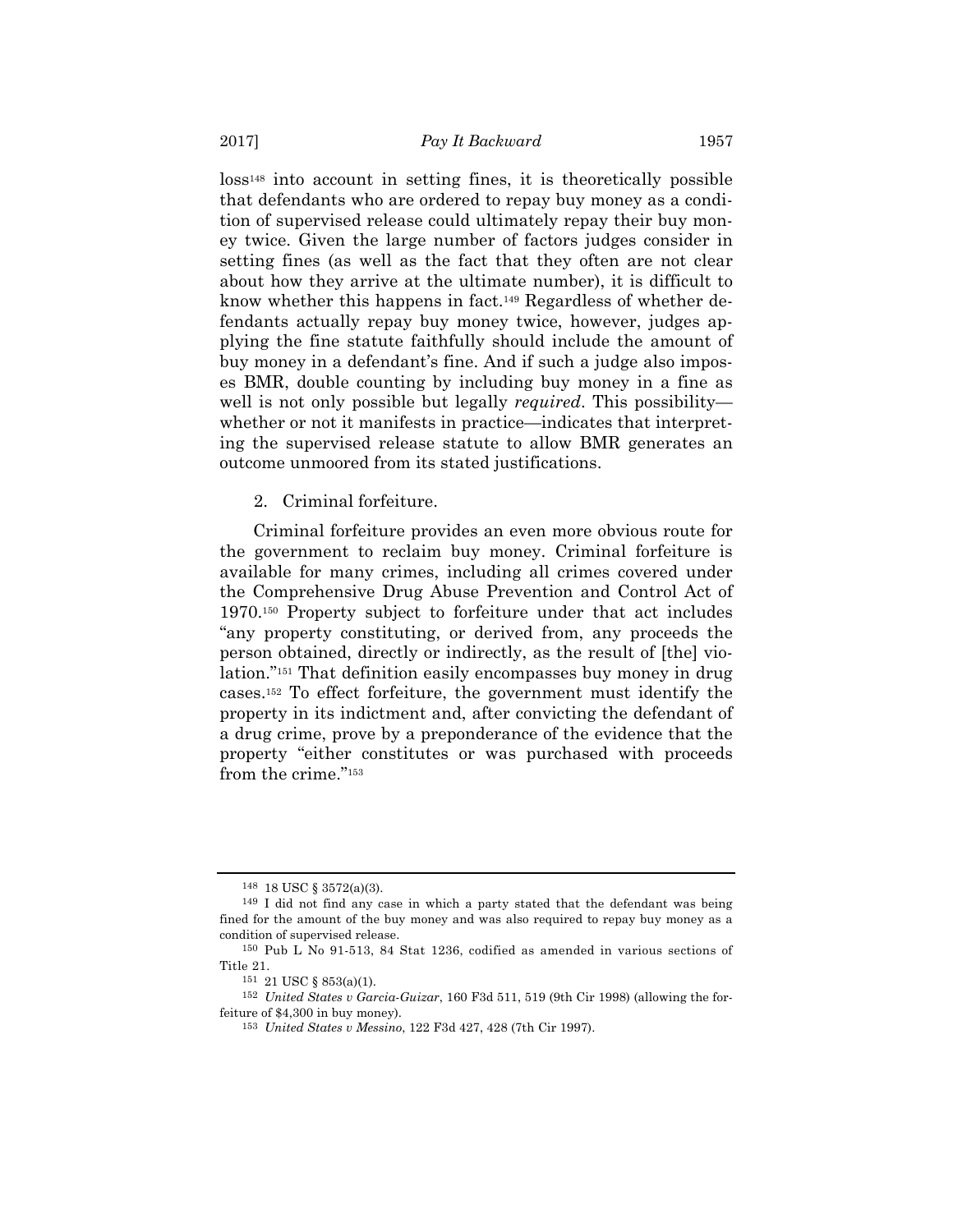While the government could also pursue civil forfeiture of buy money,154 criminal forfeiture should be especially easy to obtain in most cases. At a hearing to determine whether the property is connected to the crime, for example, the criminal forfeiture statute allows the court to consider evidence inadmissible under the Federal Rules of Evidence.155 Additionally, in drug cases, a felony conviction establishes a rebuttable presumption that any part of the defendant's property is subject to forfeiture if the government can establish by a preponderance of the evidence that the defendant acquired it during or after her illegal activities and that there is no other "likely source for such property."156 Finally, in cases in which defendants have passed the buy money on to another party, the court can order forfeiture of "any other property of the defendant, up to the value of"<sup>157</sup> the property that "has been transferred or sold to, or deposited with, a third party."158

In this way, the criminal forfeiture statute strikes an uneasy balance between allowing the government to easily seize tainted property like buy money and providing some limited protections of defendants' due process rights.159 The requirement that the government charge the amount to be forfeited in the indictment and prove it by a preponderance of the evidence, for example, protects defendants from the possibility of being required to pay based solely on the government's allegations. No such statutory protections are available for BMR as a condition of supervised release. While it is theoretically possible that the government is consistently reliable in its allegations of buymoney expenditures, it is impossible to know with certainty without any factual investigation of those allegations.<sup>160</sup>

160 In fact, it may be the case that allowing the government to recover buy money so easily decreases its incentives to avoid risking important taxpayer resources. The intuition is that the government will use more buy money than is actually necessary to

<sup>154</sup> See, for example, *United States v Premises Known as 3639-2nd Street, NE, Minneapolis, Minnesota*, 869 F2d 1093, 1097 (8th Cir 1989) (allowing the forfeiture of \$12,585 in buy money).

<sup>155 21</sup> USC § 853(e)(3).

<sup>156 21</sup> USC § 853(d)(1)-(2).<br>157 21 USC § 853(p)(2).

<sup>&</sup>lt;sup>158</sup> 21 USC § 853(p)(1)(B). The statute also allows for substitute property to be forfeited when the tainted property "cannot be located upon the exercise of due diligence," "has been placed beyond the jurisdiction of the court," "has been substantially diminished in value," or "has been commingled with other property which cannot be divided without difficulty." 21 USC § 853(p)(1)(A), (C)–(E).

<sup>159</sup> David J. Fried, *Rationalizing Criminal Forfeiture*, 79 J Crim L & Crimin 328, 406–10 (1988).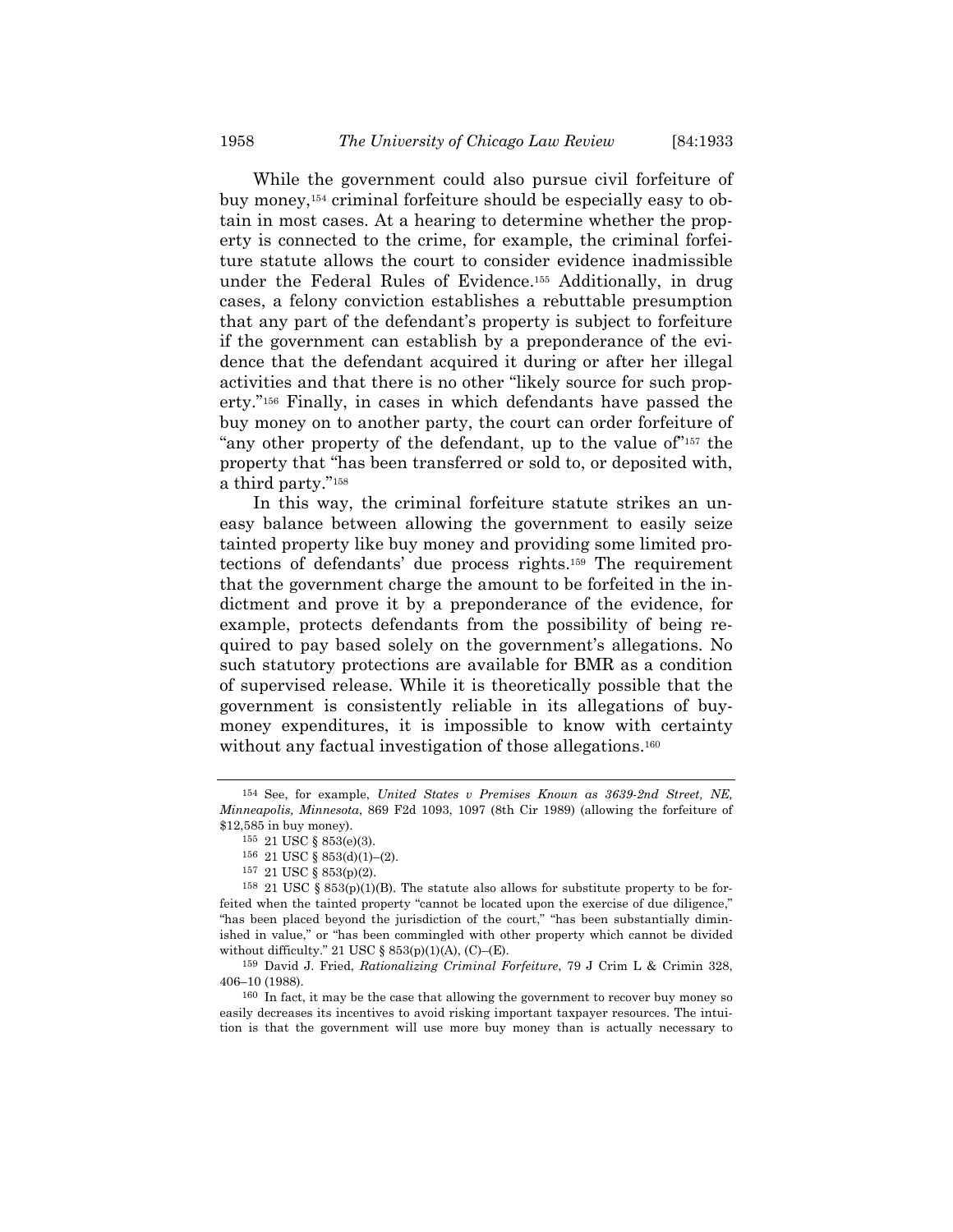#### 3. Community restitution.

Finally, community restitution provides a route for judges to ensure that defendants redress any harm they might have caused to the community by accepting buy money. The MVRA allows judges to order community restitution when a defendant is convicted of a drug crime "in which there is no identifiable victim."161 This provision should apply to many buy-money cases, as buy money is often used to investigate traditionally "victimless" crimes, such as drug trafficking.162 While community restitution is optional under 18 USC § 3663(c), following the Sentencing Guidelines would require it. The Guidelines state that the judge "*shall* order an amount of community restitution" in certain categories of cases with no identifiable victim.163

The community restitution statute also reflects congressional judgments about how harm to the community should be compensated. The statute requires that restitution be set "based on the amount of public harm caused by the offense."164 It further directs that 65 percent of the restitution award should be paid to the state for crime victim assistance and that 35 percent should be directed to state agencies tasked with substance abuse prevention.165 It is unclear why courts do not impose community restitution more often in cases involving buy money.166 It is possible, however, that prosecutors do not pursue community restitution because payments made into victim-compensation funds do not benefit the federal government directly.

In sum, punitive fines, criminal forfeiture, and community restitution work together to guarantee that any defendant who has received buy money will be required to repay it (and often to pay more). And they provide limited procedural protections to ensure that the defendant is not subjected to LFOs contradictory

further an investigation or will keep very loose accounting. Courts' further failure to scrutinize government allegations of buy-money expenditures would only exacerbate these problems.

<sup>161 18</sup> USC § 3663(c).

<sup>162</sup> See, for example, *United States v Leman*, 574 Fed Appx 699, 701 (6th Cir 2014) (affirming a restitution order of \$1,000,000 under the community restitution provision for a defendant who had been convicted of a conspiracy to distribute oxycodone and methadone); *United States v Lopez-Rosado*, 224 Fed Appx 186, 187 (3d Cir 2007).

<sup>163</sup> USSG § 5E1.1(d) (emphasis added). 164 18 USC § 3663(c)(2)(A).

<sup>165 18</sup> USC § 3663(c)(3)(A)–(B).

<sup>166</sup> I could not find any case involving buy money in which community restitution was imposed.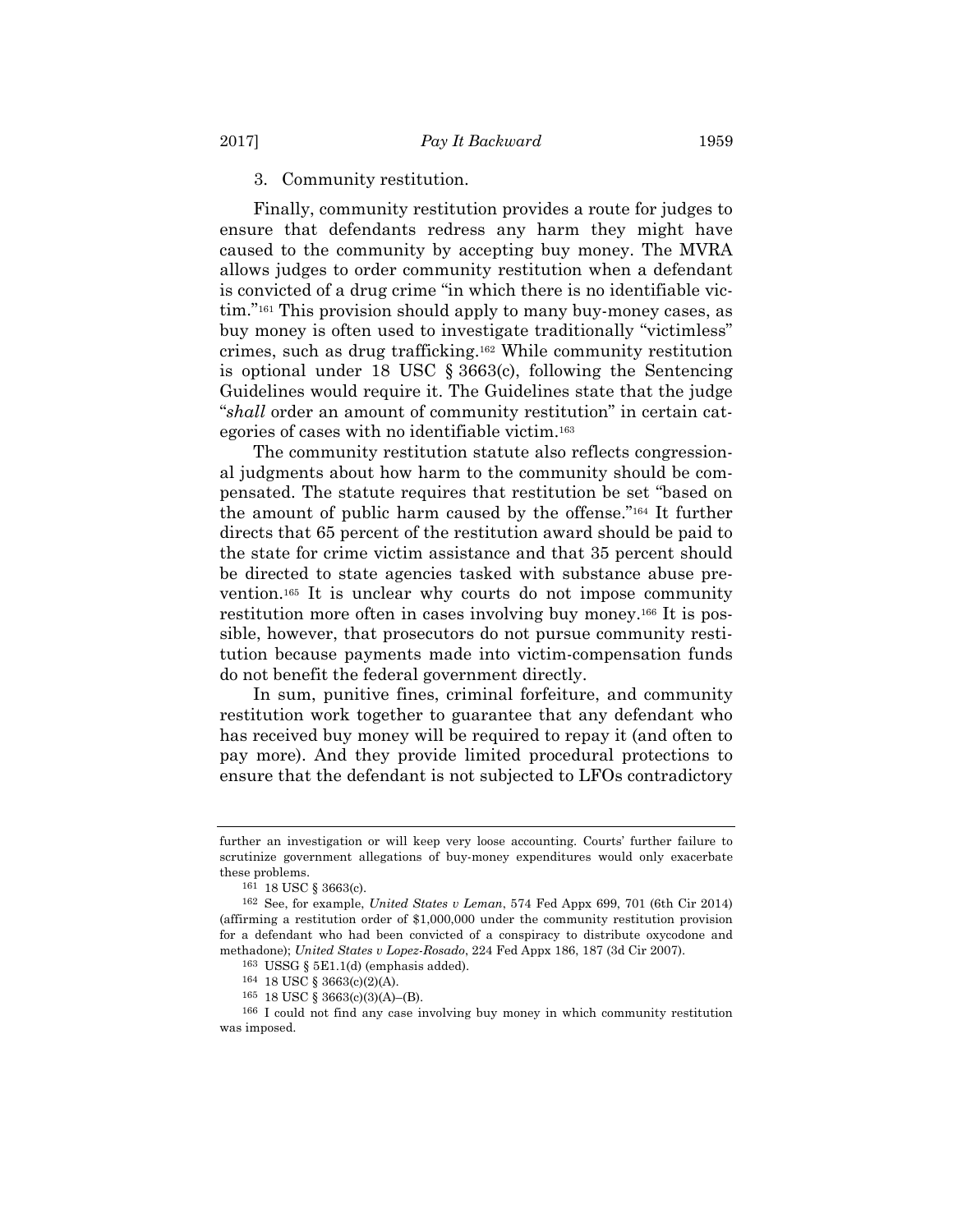to Congress's judgment. Disallowing BMR as a condition of supervised release will help ensure that defendants receive the limited protections afforded under these statutes and that the proceeds from those LFOs go to the causes that Congress designates. It also better comports with a reality in which Congress has provided the government with many comprehensive tools to seize back its buy-money expenditures and other related costs.

## C. Internal Constraints: Restrictions on Discretionary Conditions

In addition to the robust scheme of fines and fees described above, the internal construction of the supervised release statute itself also categorically excludes BMR as a condition of supervised release. This Section untangles courts' interpretations of the requirements built into the supervised release statute, establishing that the statute's requirements meaningfully limit the categories of discretionary conditions courts may impose. It then argues that LFOs, including BMR, will not usually meet the statute's requirements. Finally, it distinguishes BMR from other types of LFO conditions that *are* allowed under the supervised release statute.

Sixth Circuit Judge Nathaniel Jones prefigured this argument. In his concurrence in *Gall*, he responded to the Seventh Circuit's conclusion in *Daddato* that BMR could be imposed not as restitution but instead under the catchall provision.167 Without providing any detailed analysis of the sentencing purposes in 18 USC  $\S 3553(a)(2)(B)$ –(D) (respectively, general deterrence, specific deterrence, and rehabilitation), Jones briefly argued that BMR might not fulfill any of them.168 This Section more thoroughly develops Jones's position.

Id (Jones concurring).

<sup>167</sup> *Gall*, 21 F3d at 113 (Jones concurring).

<sup>168</sup> Jones noted that:

Ordering a criminal defendant, as a condition of supervised release, to repay the government's buy money or other investigating costs, deprives the defendant of liberty during the period of supervised release, yet does not advance any of these three purposes; such an order neither deters criminal conduct, nor does it protect the public from further crimes, not does it provide any educational, vocational, medical, or correctional benefit to the defendant. Indeed, such a deprivation of liberty during the supervised release period could actually encourage the defendant to commit further crimes as a means of repaying such an onerous financial burden.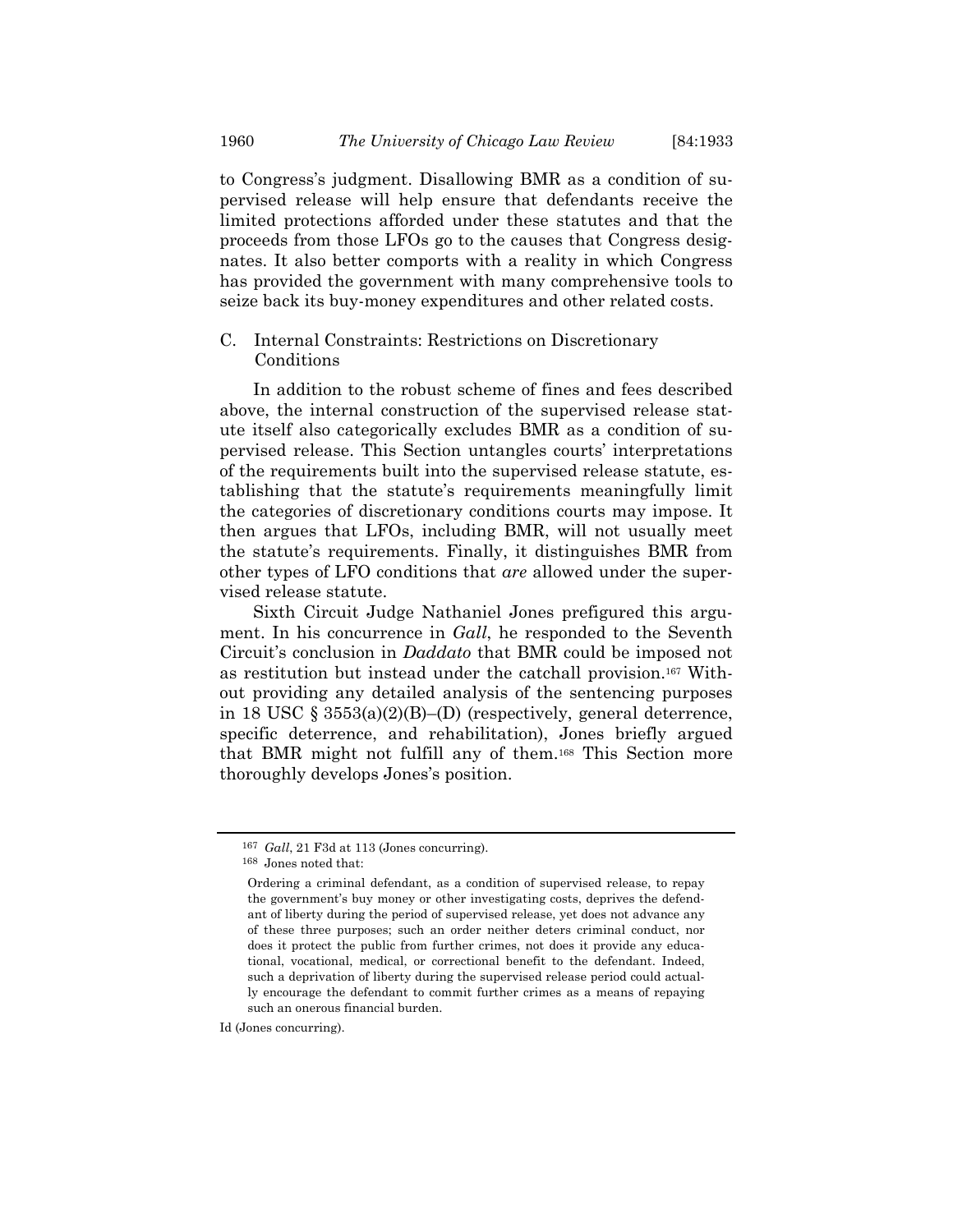#### 1. The statutory requirements placed on discretionary conditions are substantive and binding.

While courts often use a case-specific approach to analyze whether a condition of supervised release is appropriate under the reasonable-relation requirement and deprivation-of-liberty constraint,169 they also frequently establish categorical rules against certain conditions. The circuits' willingness to impose these rules illustrates that it is possible for a supervised release condition to be categorically impermissible. For example, in *United States v Russell*,<sup>170</sup> the DC Circuit struck down a supervised release condition that set a thirty-year ban on the defendant's access to a computer because it "deprive[d] the defendant of substantially more liberty than [ ] 'reasonably necessary for the purposes set forth<sup>""</sup> in § 3583(d)(1).<sup>171</sup> Neither the characteristics of the defendant nor the particulars of the crime had an impact on that result. Similarly, the Eighth Circuit in *United States v Smith*172 held that a condition requiring the defendant not to father children with anyone other than his wife could not possibly be reasonably related to any of the  $\S 3583(d)(1)$  goals.<sup>173</sup>

Moreover, Congress itself has indicated that it is possible for certain sanctions to be categorically incompatible with particular § 3553(a) goals. Under 18 USC § 3582(a), courts are required to recognize that "imprisonment is not an appropriate means of promoting correction and rehabilitation" when deciding whether to impose a prison term as part of a sentence.174 In *Tapia v United States*,175 the Supreme Court interpreted that requirement to preclude trial courts from sentencing defendants to prison for rehabilitative reasons.176 In *Tapia*, the sentencing court had lengthened the defendant's prison term for the sole purpose of making her eligible for a rehabilitative treatment program.177 The Court relied on legislative history and the plain meaning of the statute to conclude that it prohibited imposing a prison term for the reason the court had given.178 The result in

<sup>169</sup> See Part I.A.

<sup>170 600</sup> F3d 631 (DC Cir 2010).

<sup>171</sup> Id at 637, citing 18 USC § 3583(d)(2).<br><sup>172</sup> 972 F2d 960 (8th Cir 1992).

<sup>&</sup>lt;sup>173</sup> Id at 962.<br><sup>174</sup> 18 USC § 3582(a).

 $175$  564 US 319 (2011).

<sup>176</sup> Id at 332.

<sup>177</sup> Id at 334.

<sup>178</sup> Id at 325–34.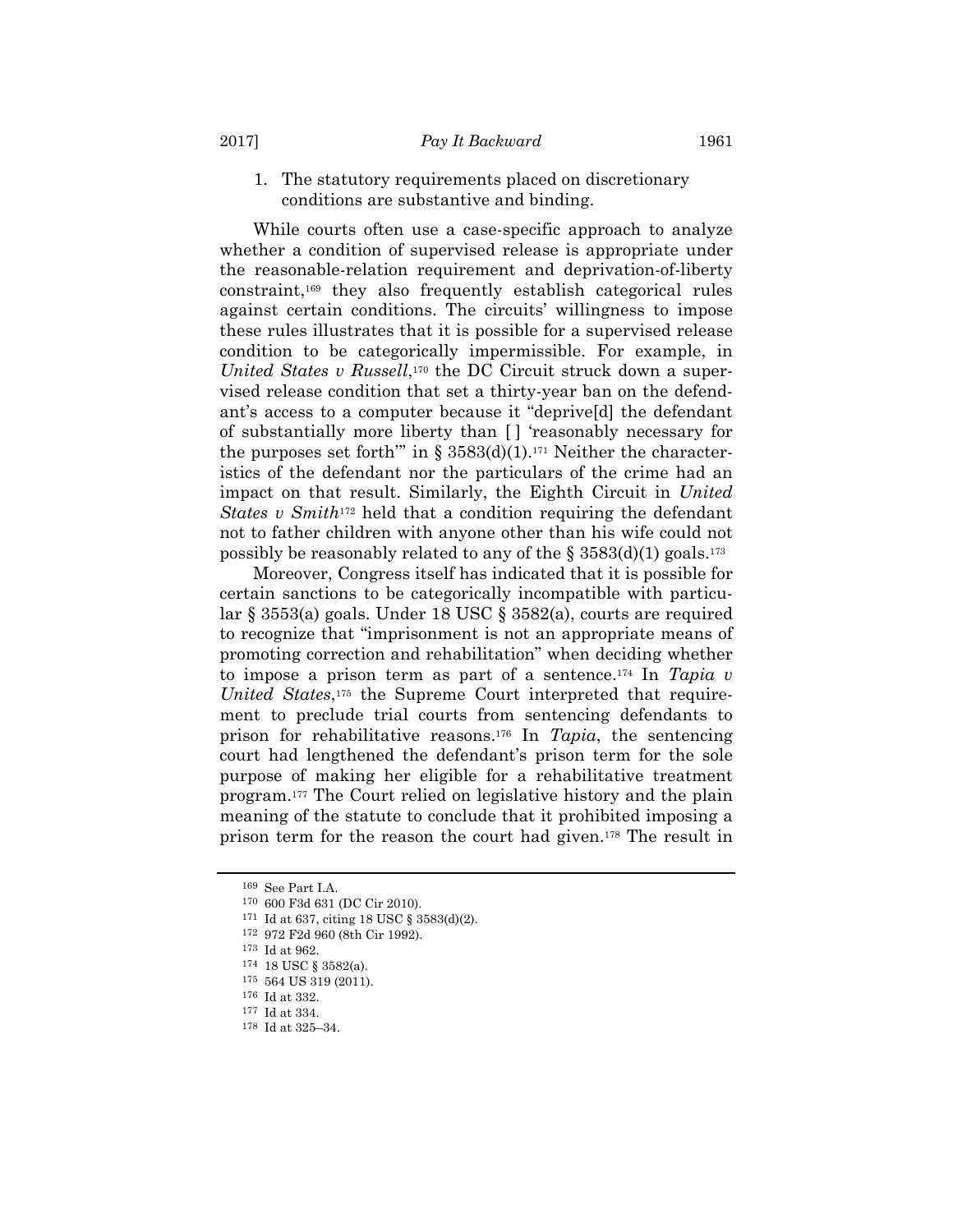*Tapia* indicates that Congress is willing to find certain criminal sanctions categorically incompatible with particular sentencing

goals. One might argue that Congress could have made a similarly explicit judgment about the incompatibility of BMR and any of the § 3553(a) goals when it drafted the supervised release statute. After all, Congress's clarity in declaring incarceration incompatible with rehabilitation indicates that it knew how to explicitly and categorically find a sanction incompatible with a purpose of sentencing. It is more likely, however, that lawmakers simply did not think to do so in the case of BMR. It would be impossible for Congress to think of (and spell out the sentencing relevance of) every possible discretionary condition a judge might impose. I found no evidence that Congress has ever considered the issue of buy money; nor could Congress have anticipated that prosecutors or district-court judges would allow BMR as a condition of supervised release given the courts' narrow construction of the VWPA as described above in Part I.C. Indeed, instead of attempting to foresee every discretionary condition courts might impose, Congress constrained the universe of possible conditions by requiring the sentencing courts themselves to evaluate those conditions against the purposes of sentencing.

Not all possible conditions of supervised release actually meet the reasonable-relation requirement and deprivation-ofliberty constraint. While empirical research has not examined the effects of BMR on rehabilitation, specific deterrence, or general deterrence, there are myriad studies of the effects of other LFOs on those goals. A typical account describes LFOs as "debt[s] arising from a . . . court order to pay money in connection with a criminal case," including "restitution, fines, fees, and costs."179 BMR, which is a financial obligation imposed by sentencing courts, is an LFO. It is therefore possible to draw conclusions about the effectiveness of BMR with respect to the relevant sentencing goals from the extensive research that has been conducted on the effects of other LFOs.

As Part III.B.2 explains, LFOs generally undermine the specific-deterrence and rehabilitation goals. The claim that they provide general deterrence, while stronger, is also relatively weak

<sup>179</sup> Michael L. Vander Giessen, Note, *Legislative Reforms for Washington State's Criminal Monetary Penalties*, 47 Gonzaga L Rev 547, 548 (2012).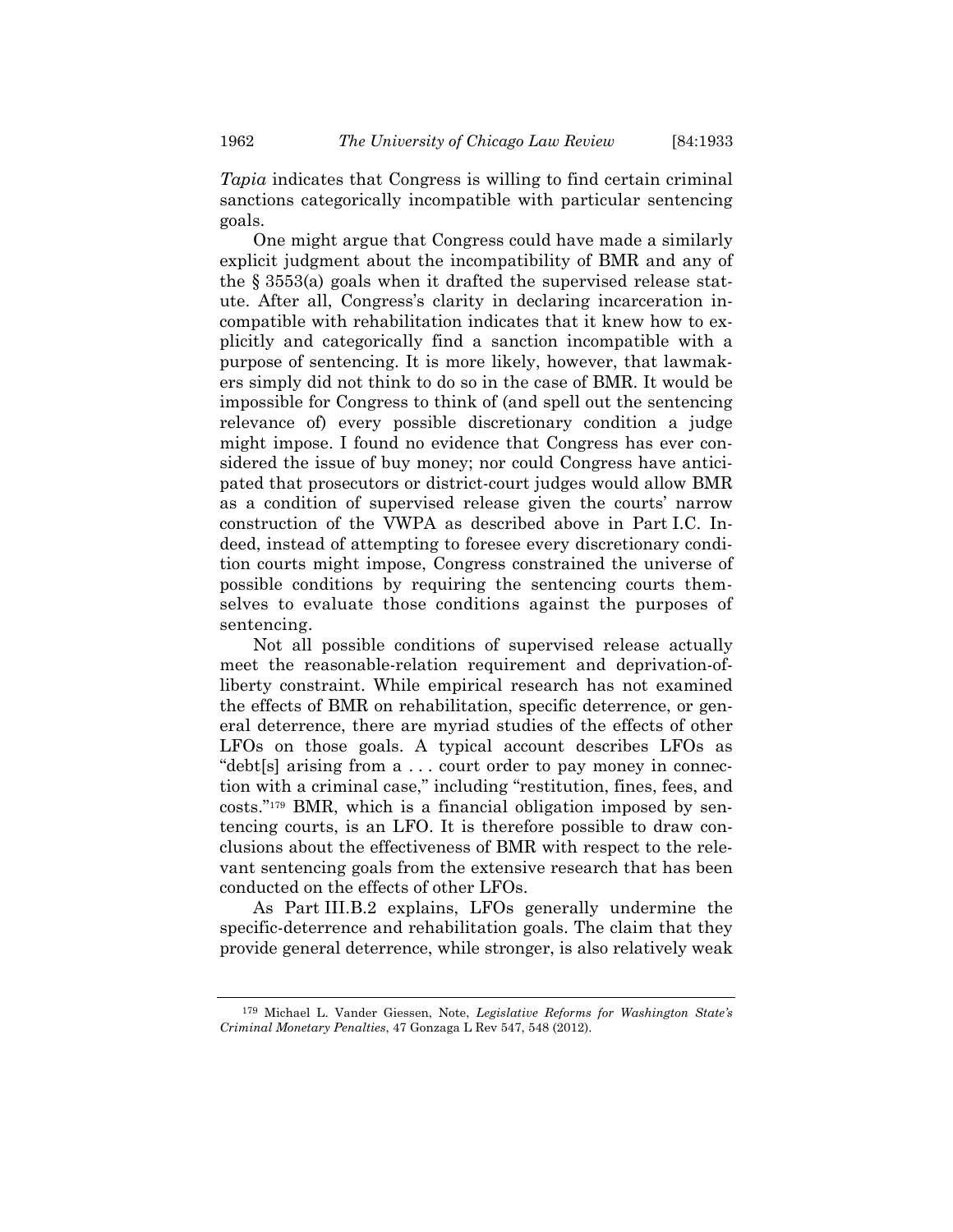in comparison with other possible sanctions. As an LFO, BMR is likely to have many of the same issues, and as such its compliance with the sentencing goals should be carefully scrutinized.

2. Monetary conditions of supervised release undercut the goals of rehabilitation and specific deterrence.

The imposition of LFOs does not further the goal of rehabilitation. 18 USC  $\S 3553(a)(2)(D)$  requires that a condition of supervised release help "provide the defendant with needed educational or vocational training, medical care, or other correctional treatment in the most effective manner."180 Requiring a defendant to pay money to the government is clearly unrelated to those services. Even an LFO requiring that a defendant pay for such rehabilitative services as vocational training or medical care would not *help* an individual defendant access those services, assuming they were otherwise available. Instead, it would act as an added barrier given that the defendant would have to come up with the resources to comply in the first place.

Along those lines, it is possible that LFOs can actually frustrate the goal of rehabilitation. First, empirical research indicates that LFOs make rehabilitation more difficult for defendants. In general, LFOs "exacerbate poverty by reducing available income and limiting access to employment, credit, transportation, and housing."181 LFOs' "rehabilitation-defeating propensities"182 result from their regressive effects, which push already impoverished families further into poverty. In their article, Professor Alexes Harris, Heather Evans, and Professor Katherine Beckett argue that "legal debt is [often] substantial relative to expected earnings" and that it "contributes to . . . disadvantage . . . by reducing family income [and] limiting access to opportunities and resources."183 LFOs' effects on income thus create greater barriers to the kinds of products and services

<sup>180 18</sup> USC § 3553(a)(2)(D).

<sup>181</sup> Vander Giessen, Note, 47 Gonzaga L Rev at 552–53 (cited in note 179).

<sup>182</sup> Kevin R. Reitz, *The Economic Rehabilitation of Offenders: Recommendations of the Model Penal Code (Second)*, 99 Minn L Rev 1735, 1743 (2015).

<sup>183</sup> Alexes Harris, Heather Evans, and Katherine Beckett, *Drawing Blood from Stones: Legal Debt and Social Inequality in the Contemporary United States*, 115 Am J Sociology 1753, 1756 (2010). See also Katherine Beckett and Alexes Harris, *On Cash and Conviction: Monetary Sanctions as Misguided Policy*, 10 Crimin & Pub Pol 509, 514–15 (2011). For an extended treatment of the subject, see generally Note, *Developments in the Law: Policing*, 128 Harv L Rev 1706 (2015).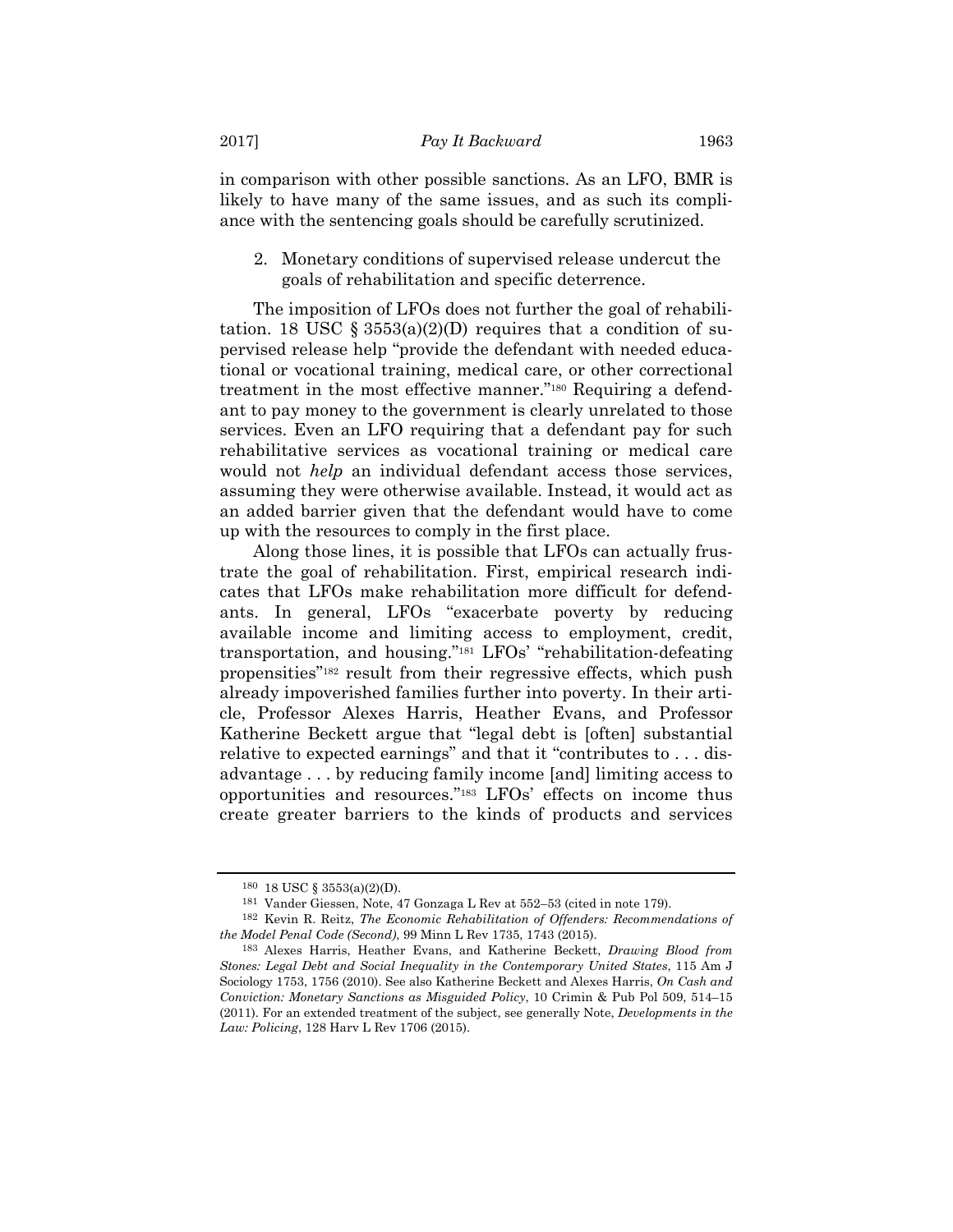that former criminal defendants need to readjust to life in the community.

Similarly, LFOs undercut the goal of specific deterrence. Section  $3553(a)(2)(C)$  requires that any condition of supervised release "protect the public from further crimes of the defendant."184 It is conceivable, of course, that imposing LFOs (or, specifically, requiring a defendant to pay BMR) in one case might make her less likely to commit similar crimes in the future. There is research that points the other way, however. For example, reduced income—combined with more difficult access to credit and employment—can increase a defendant's incentives to seek alternate sources of income in the illicit economy.185 Some scholars argue that LFOs can further specific deterrence by encouraging released defendants to remain employed and avoid increasing their criminal justice debt.186 However, the evidence that LFOs have that effect in practice is quite weak.187

Finally, it is possible that monetary conditions of supervised release further the general-deterrence goal.188 However, a weak link to general deterrence cannot justify imposing an LFO under the reasonable-relation requirement and deprivation-of-liberty constraint. LFOs in general—and BMR specifically—may not undermine general deterrence in the same way that they undermine specific deterrence and rehabilitation. But the reasonable-relation requirement<sup>189</sup> calls for BMR to actually further general deterrence in some way. Absent evidence to the contrary, there is no plausible reason to believe that LFOs create *better* deterrent effects than other possible criminal sanctions like incarceration or community service. Especially given that the supervised release statute also imposes the deprivationof-liberty constraint,190 a conceivable general deterrent effect does not justify imposing an LFO. If it did, virtually any condition that placed some limit on the defendant would qualify, and the requirements of 18 USC  $\S 3583(d)(1)–(2)$  would hold no

<sup>184 18</sup> USC § 3553(a)(2)(C).

<sup>185</sup> Reitz, 99 Minn L Rev at 1743–45 (cited in note 182).

<sup>&</sup>lt;sup>186</sup> Id at 1742.<br><sup>187</sup> Id at 1743–44 ("Unrealistic or heavy financial obligations interfere with offenders' abilities to obtain credit, pay for transportation (often essential to employment), pursue educational opportunities, and sustain family ties.").

<sup>188 18</sup> USC § 3553(a)(2)(B) (setting out the goal of "afford[ing] adequate deterrence to criminal conduct").

 $189\,$  18 USC  $\S$   $3583(\mathrm{d})(1).$ 

<sup>190 18</sup> USC § 3583(d)(2).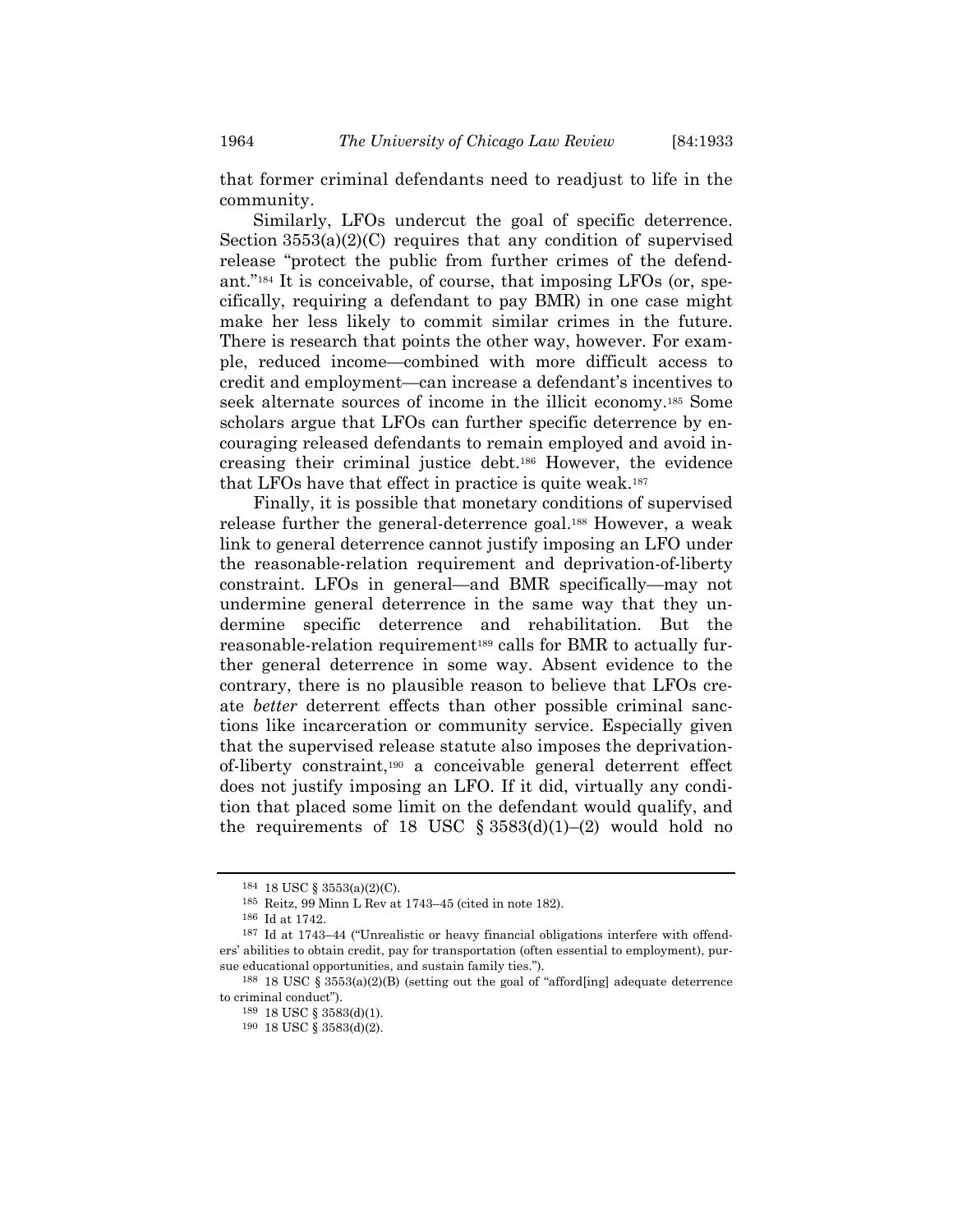weight at all. Such a result would not only be absurd but would also be contrary to courts' general willingness to strike down conditions under those provisions as described in Part I.A and Part III.B.1.

3. Buy-money repayment is distinguishable from other LFOs that Congress explicitly allows as conditions of supervised release.

There are, of course, three expressly provided discretionary conditions of supervised release that qualify as LFOs. They are all distinguishable from BMR in terms of their possible deterrent or rehabilitative effects, however. First, a defendant can be required to "support his dependents and meet other family responsibilities"191 ("dependent-support condition"). Second, as discussed above, a defendant may be required to "make restitution to a victim of the offense"192 ("restitution condition"). Finally, the defendant may be required to "comply with the terms of any court order . . . requiring payments by the defendant for the support and maintenance of a child or of a child and the parent with whom the child is living"<sup>193</sup> ("child-support-andmaintenance condition").

Because Congress made these conditions available under the supervised release statute, it is likely that lawmakers thought the conditions would comport with the reasonablerelation requirement and deprivation-of-liberty constraint in at least some cases. Congress did not, however, elect to require these conditions in all cases. And in the case of victim restitution, that choice seems to have been intentional. That is, while the probation statute—from which the discretionary conditions of supervised release were lifted almost wholesale194—actually *requires* that all defendants make restitution as applicable under the VWPA or MVRA,195 the supervised release statute does not. Instead, it leaves the imposition of victim restitution entirely up to the discretion of the judge.196 The fact that Congress

<sup>191 18</sup> USC § 3563(b)(1).<br>
<sup>192</sup> 18 USC § 3563(b)(2).

<sup>193 18</sup> USC § 3563(b)(20).

<sup>194</sup> See 18 USC § 3563.<br><sup>195</sup> 18 USC § 3563(a)(6)(A).

<sup>196</sup> Congress, in other words, did not require restitution in all cases of supervised release. This decision was likely due to the fact that restitution as a monetary condition has some punitive aspects that are a better fit with probation (which, as a substitute for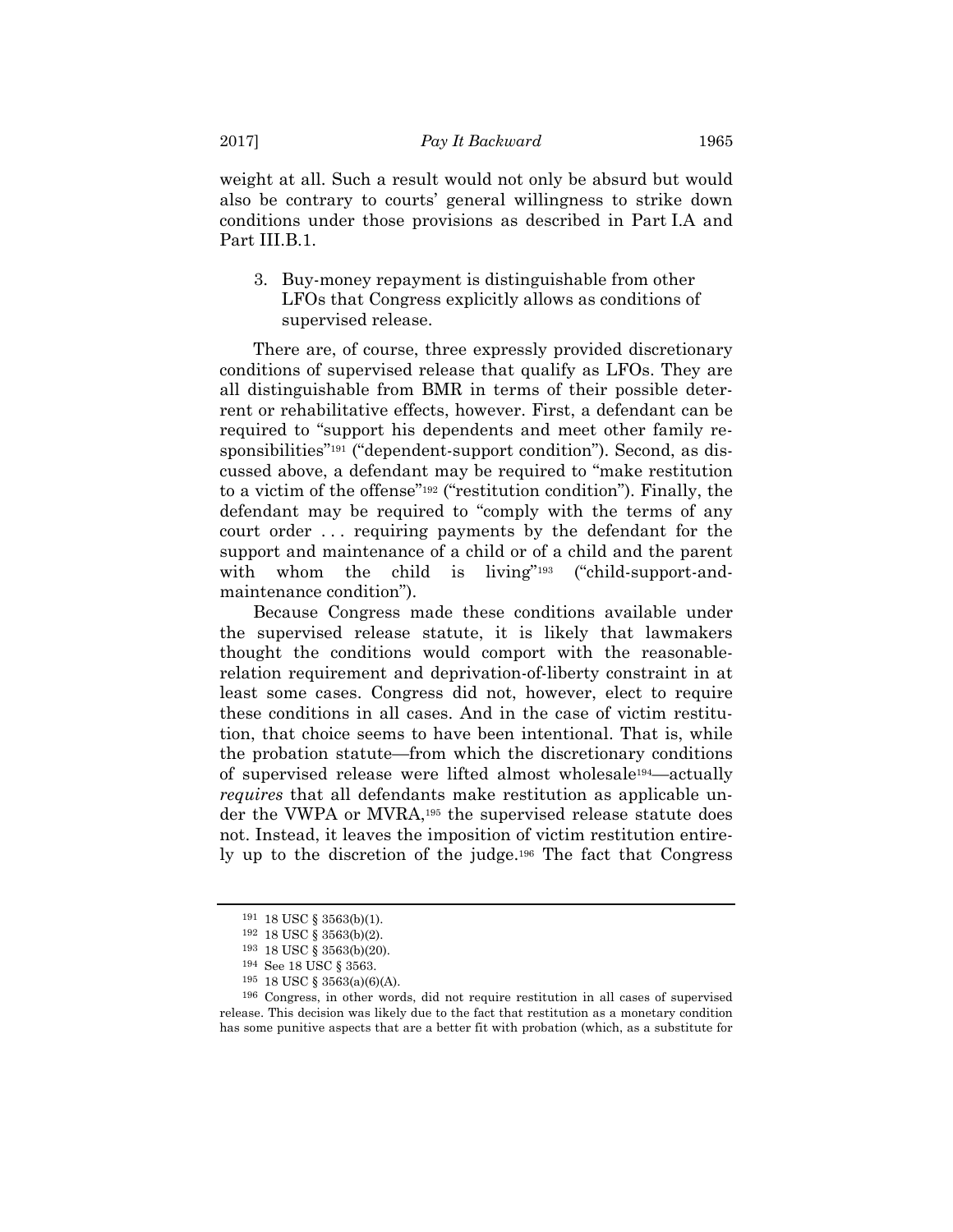chose not to require these conditions in every case indicates that it knew they might not always fulfill the requirements of the supervised release statute.

Each of the three discretionary LFO conditions, however, has a better claim to fulfilling the supervised release goals than BMR. Although all LFOs may undercut specific deterrence and rehabilitation as described above, $197$  the three financial conditions expressly provided in the statute may have benefits for certain defendants that BMR does not.

The dependent-support condition and child-support-andmaintenance condition may further the goal of rehabilitation. Both conditions require the defendant to support her family members, and in doing so to take responsibility for normal life expenses and burdens. The conditions may ease the defendant's transition back into the community by alerting her to and preparing her for the financial obligations she will have there and ensuring that she fulfills them. They might also help to improve the defendant's family relationships to the extent she would not have fulfilled her responsibilities without this additional legal incentive. Cooperative family relationships, in turn, might provide the defendant with more support as she transitions back to the community.

The restitution condition may also have positive implications for the sentencing goals. Specifically, restitution may help the defendant better understand the harm she has caused her victim—a mechanism that may further both rehabilitation and specific deterrence. The rehabilitative effect of restitution comes from its particular ability to focus the defendant on the exact kind and amount of harm she has caused<sup>198</sup> and put a face on the victim.199 Forcing the defendant to acknowledge and recognize her victim and then actually repair some of the harm may also

incarceration, is intended to be punitive) than with supervised release (which is intended to be imposed in addition to a punitive sanction like incarceration, not instead of one).

<sup>197</sup> See Part III.B.2.<br><sup>198</sup> Note, *Victim Restitution in the Criminal Process: A Procedural Analysis*, 97 Harv L Rev 931, 938 (1984) ("[B]y ordering restitution, a court forces the defendant to acknowledge in concrete terms the harm he has caused.").

<sup>199</sup> Id. Interestingly, this student note also argues that restitution can be more beneficial than fines or imprisonment for specific deterrence because it "more directly corresponds to the loss the offender has caused." Id at 939. For further support of the general rehabilitative theory, see Kenneth Winchester Gaines, *The Newly Adopted Criminal Restitution Statutes of South Carolina: Analysis and Recommendations for Change*, 46 SC L Rev 289, 331 (1995). For examples of older articles espousing some version of this argument, see note 201.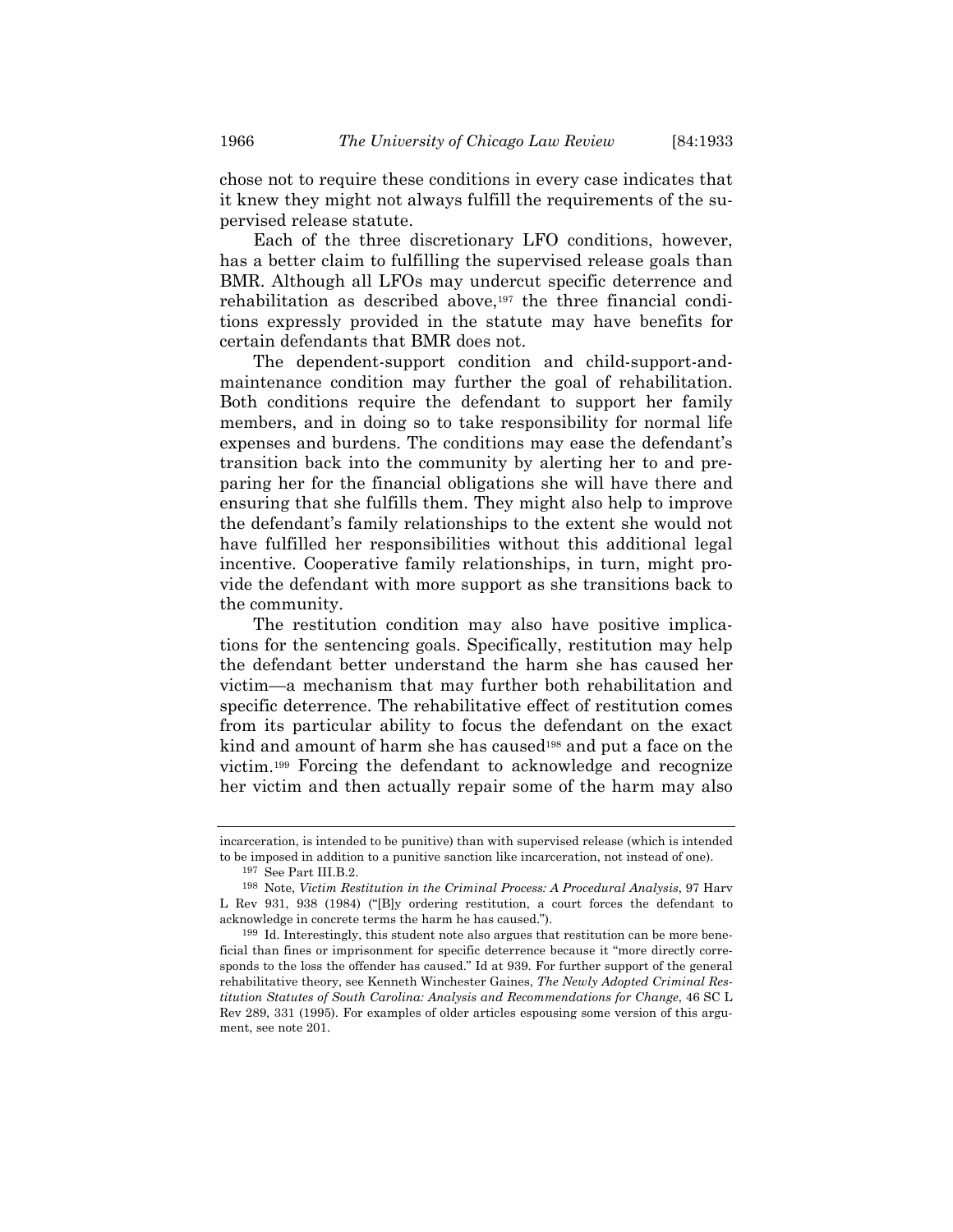"enable[ ] [her] to achieve a sense of accomplishment which further promotes [her] reform."200 And while the actual rehabilitative effects of victim restitution are almost impossible to measure, it is clear that Congress could reasonably have relied on these types of rehabilitative theories in choosing to allow the restitution condition.201 In terms of specific deterrence, a study conducted by Professors Maureen Outlaw and R. Barry Ruback found that restitution payments may actually be linked to lower rates of re-arrest.202 Outlaw and Ruback, as well as previous researchers,<sup>203</sup> posit that restitution is most effective in preventing recidivism when it helps defendants understand the harm they have caused for their victims. Their argument is similar to the arguments about rehabilitation above: "[R]estitution may be effective because it emphasizes the benefits to the victim and allows offenders to take responsibility for their actions without stigmatizing them."204

BMR is unlike the discretionary conditions expressly included in the supervised release statute in that it does not have any cognizable rehabilitative effects. It differs from the restitution condition in that it does not focus the defendant on the harm to her victim, and it differs from the dependent-support and child-support-and-maintenance conditions in that it

<sup>200</sup> Stan Siegel, *Crime and Punishment: The Propriety and Effect of South Dakota's Victim Restitution Legislation*, 31 SD L Rev 783, 788 (1986).

<sup>201</sup> Scholarship linking restitution and rehabilitation predates the passage of the Sentencing Reform Act in 1984. See, for example, James L. Bonta, et al, *Restitution in Correctional Half-Way Houses: Victim Satisfaction, Attitudes, and Recidivism*, 25 Canadian J Crimin 277, 290–91 (1983) (finding a correlation between the amount an offender repaid and his success in a rehabilitation program); James William Casson III, *Restitution: An Economically and Socially Desirable Approach to Sentencing*, 9 New Eng J Crim & Civ Confinement 349, 354 (1983) ("[R]estitution, while restoring the victim, is also therapeutic and aids in the rehabilitation of the criminal."); David Shichor and Arnold Binder, *Community Restitution for Juveniles: An Approach and Preliminary Evaluation*, 7 Crim Just Rev 46, 48 (1982) (finding, in a small sample, a link between participation in a restitution program and lower rates of recidivism); Charles W. Colson and Daniel H. Benson, *Restitution as an Alternative to Imprisonment*, Det Coll L Rev 523, 527 (1980) ("We are persuaded that if restitution is adopted in the United States as a primary postconviction response to criminal behavior, there will be significantly greater rehabilitation of offenders.").

<sup>202</sup> Maureen C. Outlaw and R. Barry Ruback, *Predictors and Outcomes of Victim Restitution Orders*, 16 Just Q 847, 849–50 (1999) (finding lower rates of re-arrest for defendants ordered to pay restitution).

<sup>203</sup> See generally Laurie Ervin and Anne Schneider, *Explaining the Effects of Restitution on Offenders: Results from a National Experiment in Juvenile Courts*, in Burt Galaway and Joe Hudson, eds, *Criminal Justice, Restitution, and Reconciliation* 183 (Willow Tree 1990).

<sup>204</sup> Outlaw and Ruback, 16 Just Q at 851 (cited in note 202).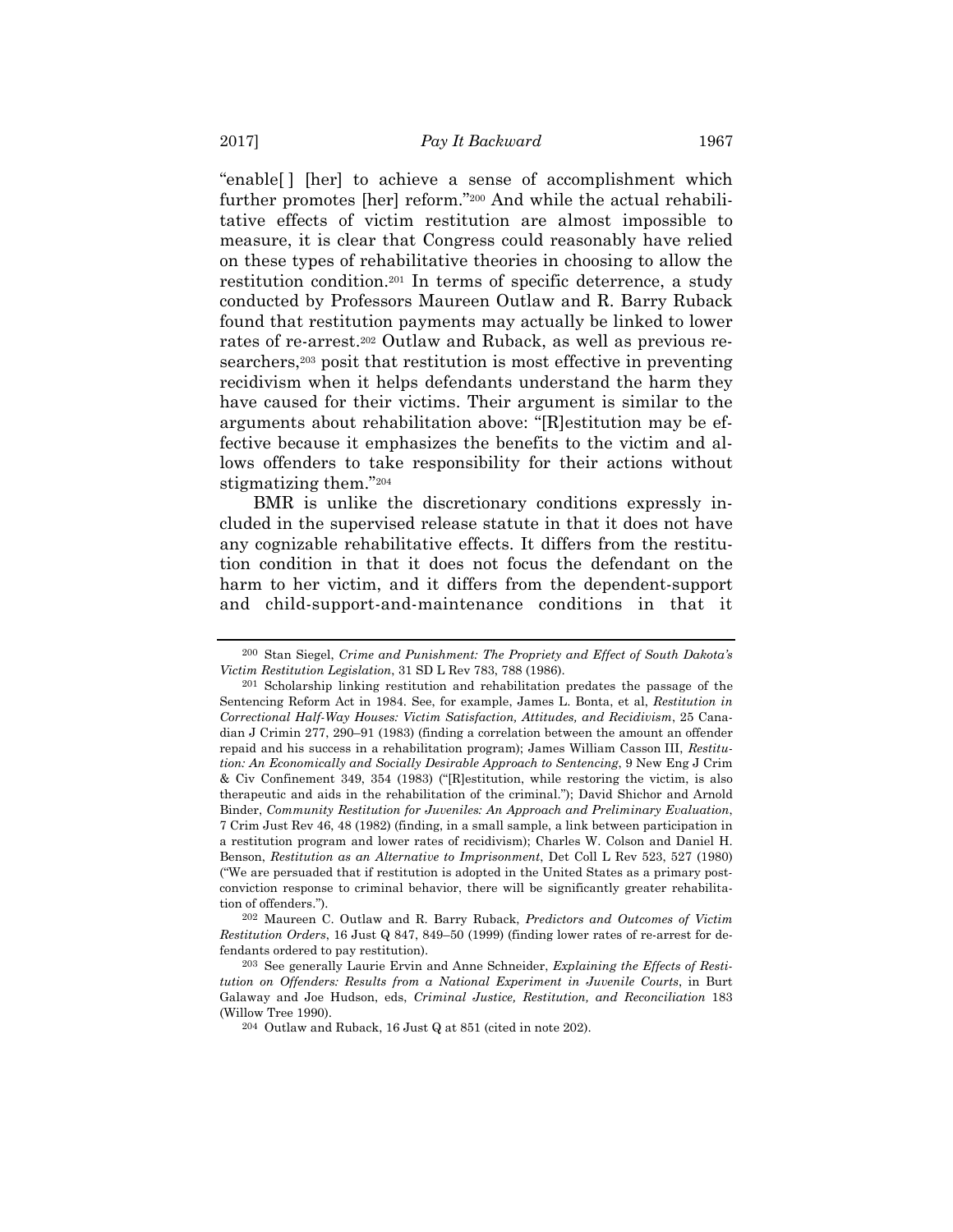cannot help ease the defendant back into her regular duties and obligations.

First, BMR does not provide the same opportunity to understand the harm to the victim that is crucial to the restitution condition's rehabilitation and specific-deterrence effects. While BMR could conceivably be ordered in cases in which there are victims, BMR itself does not involve payments *to* victims and as such does not help defendants empathize with particular people harmed.<sup>205</sup> Additionally, while victim restitution can help a defendant understand the amount of harm she has caused (in addition to identifying the individuals whom she has harmed), 206 the amount of repayment in the buy-money context is entirely arbitrary—it depends on the amount that the government decided to expend in the investigation. Unlike victim restitution, which attempts to reimburse losses as exactly as possible, BMR does not purport to reflect the quality or quantity of harm the defendant has inflicted on the community. It simply involves reimbursing the government for an investigative expense. And in any case, judges already have a tool for ordering restitution in situations with no identifiable individual victim but in which the court determines that some harm has been done to the community: the community restitution statute described above in Part III.A.3.

Second, BMR does not have the same rehabilitative effects as the dependent-support and child-support-and-maintenance conditions—helping to ease the defendant back into her regular duties and obligations—and for that reason is not related to the rehabilitation goal in the same way. BMR does not provide any sort of compensation for community members or other individuals who might feel threatened or harmed by the defendant, or who might need her support. And BMR is not a responsibility that the defendant will automatically or inevitably have upon release—it provides no training for "real life."

\* \* \*

Because LFOs generally tend to undercut the relevant sentencing goals, specific LFOs should not be permitted as conditions of supervised release unless they are unusually well suited to further those goals. BMR is unique in that it has all of the

<sup>205</sup> See Part I.C.

<sup>206</sup> See Note, 97 Harv L Rev at 938 (cited in note 198).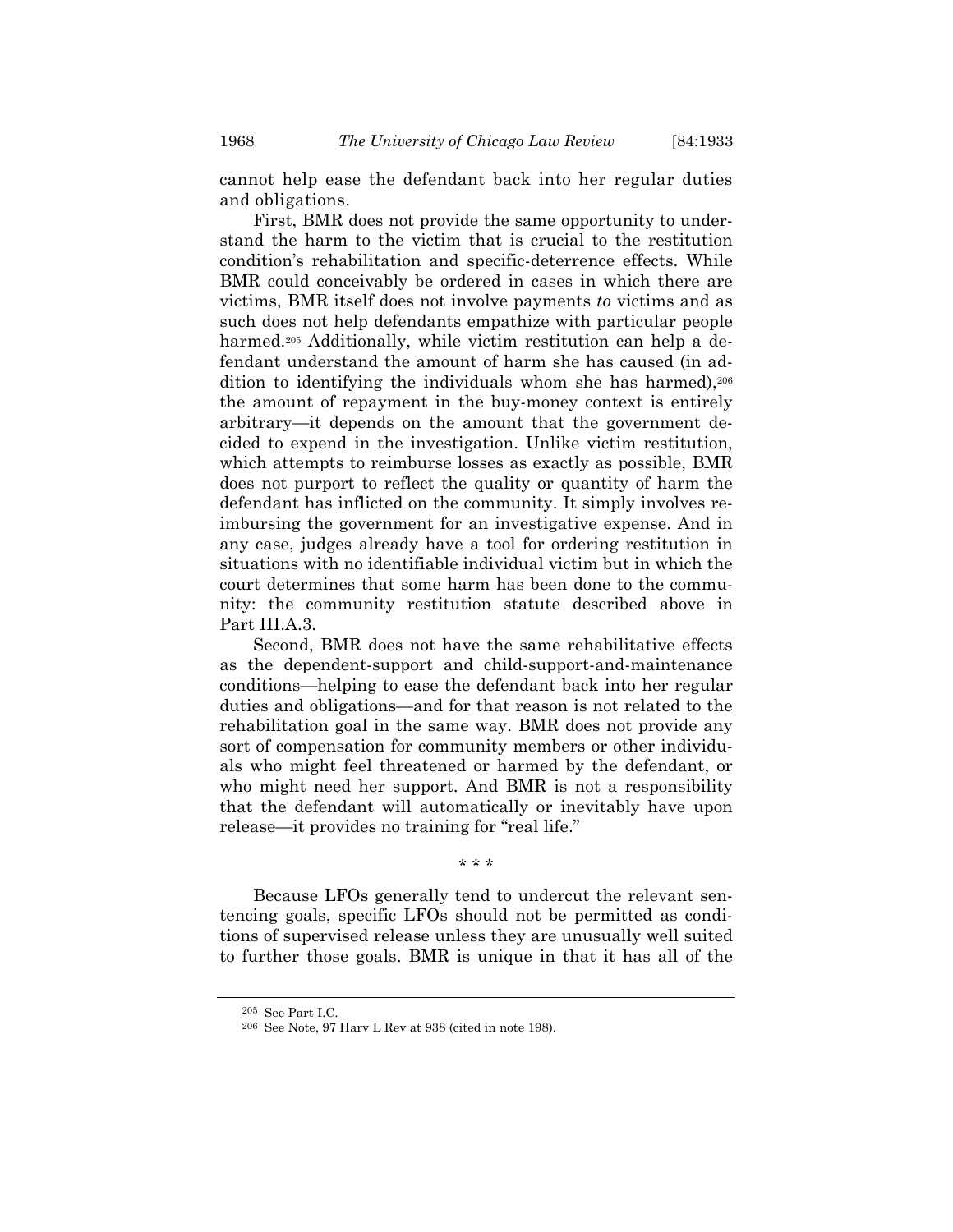drawbacks of the LFOs expressly permitted by the supervised release statute without any of the possible rehabilitation or specific-deterrence benefits that those LFOs might provide. And given that it is an LFO, BMR is likely to have effects that counteract those sentencing purposes entirely. Because Congress requires each condition of supervised release to further the goals of the supervised release statute independently, BMR—which does not further those goals—should not be imposed under it.

#### **CONCLUSION**

The circuit courts' disagreement regarding whether BMR is a permissible condition of supervised release currently focuses primarily on whether BMR should be considered restitution. The Third and Sixth Circuits insist that it *is* restitution, while the Seventh Circuit allows the condition in large part because it is *not* restitution. As a result, no circuit court has engaged in a comprehensive analysis of whether BMR could be imposed under the catchall provision, assuming that it is *not* restitution.

In fact, BMR likely is not restitution because it does not involve payments to crime victims. However, there are two primary reasons that it is also impermissible under the catchall. First, BMR as a condition of supervised release is precluded by a broad and robust statutory scheme of criminal LFOs. Punitive fines, criminal forfeiture, and community restitution already guarantee that defendants will be obliged to repay buy money. Imposing buy money as a condition of supervised release in this statutory context thus creates two major problems. First, the government will be able to end-run Congress's procedural protections for defendants. And second, courts will effectively disregard Congress's judgments about where the proceeds of criminal LFOs should end up.

Second, BMR does not meet the supervised release statute's requirements for discretionary conditions. The statute requires that supervised release conditions be "reasonably related" to the  $\S 3553(a)$  sentencing purposes<sup>207</sup> and that they not be excessively broad even if they fulfill those goals.208 LFOs in general, however, are unlikely to further the goals of deterrence or rehabilitation. In fact, they may undermine those goals by making it more difficult for defendants to transition back into the

<sup>207 18</sup> USC § 3583(d)(1).

<sup>208 18</sup> USC § 3583(d)(2).